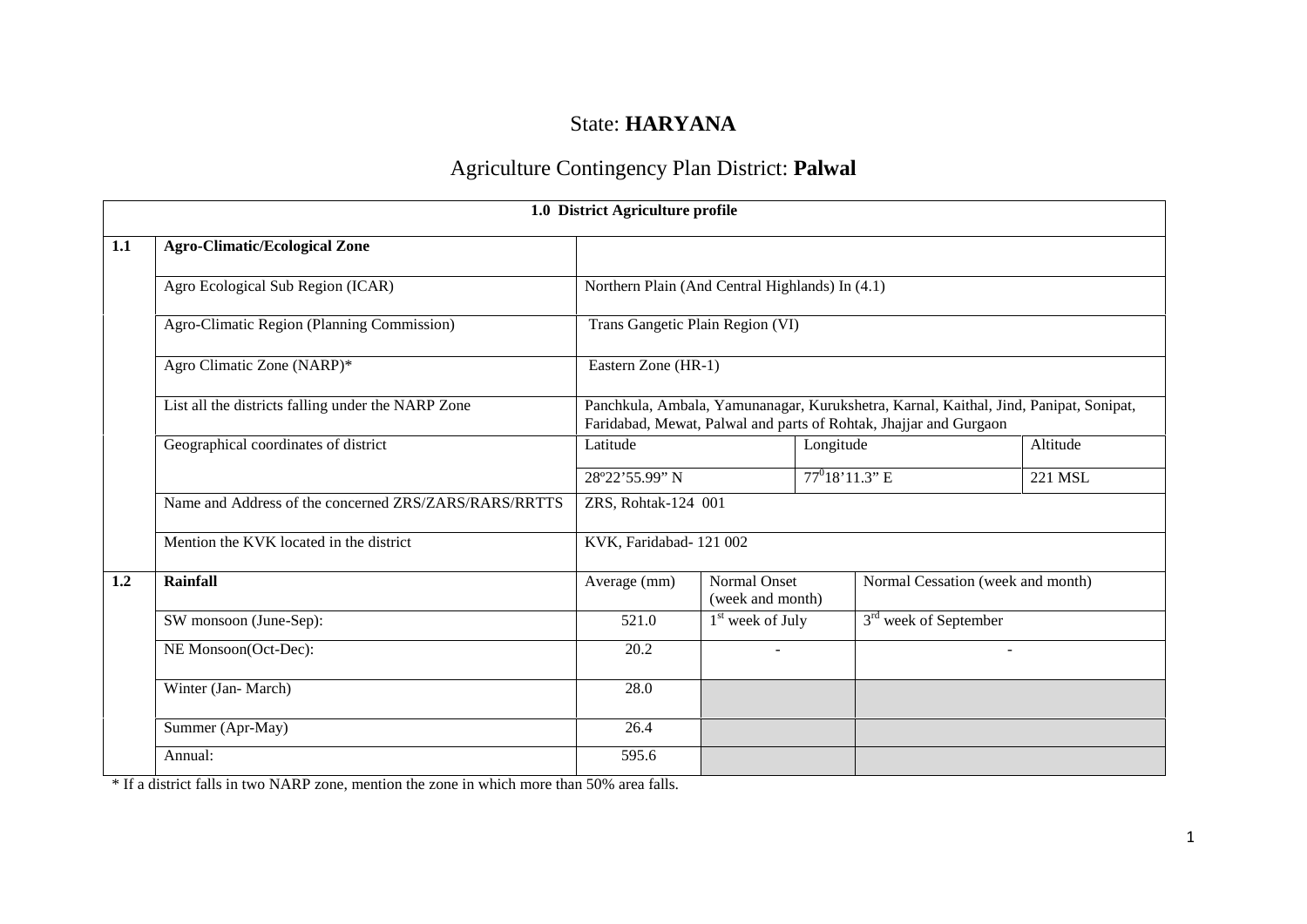| 1.3 | <b>Land use</b>         | Total        | Forest | Land under       | Permanent | Cultivable | Land under Misc. | Barren and   | Current | Other   |
|-----|-------------------------|--------------|--------|------------------|-----------|------------|------------------|--------------|---------|---------|
|     | pattern of the          | geographical | area   | non-             | pastures  | waste land | tree crops and   | uncultivable | fallows | fallows |
|     | district (latest        | area         |        | agricultural use |           |            | groves           | land         |         |         |
|     | statistics)             |              |        |                  |           |            |                  |              |         |         |
|     | Area $(000 \text{ ha})$ | 172          |        | 40               | ∼         |            |                  |              |         |         |
|     |                         |              |        |                  |           |            |                  |              |         |         |
|     |                         |              |        |                  |           |            |                  |              |         |         |

(Source: Statistical Abstract Haryana: 2007-08)

| <b>L. T</b> | <b>Major Soil types</b> | Area ('000 ha) | Per cent (%) of total area |     |
|-------------|-------------------------|----------------|----------------------------|-----|
|             | Sandy loam              | 60             |                            | 100 |

Note: Mention colour, depth and texture (heavy, light, sandy, loamy, clayey etc) and give vernacular name, if any, in brackets

| 1.5 | <b>Agricultural land use</b> | Area ('000 ha) | Cropping intensity % |
|-----|------------------------------|----------------|----------------------|
|     | Net sown area                | 115            |                      |
|     | Area sown more than once     | 100            | 187                  |
|     | Gross cropped area           | 215            |                      |

| 1.6 | <b>Irrigation</b>            | Area ('000 ha)  |                |        |  |  |  |
|-----|------------------------------|-----------------|----------------|--------|--|--|--|
|     |                              |                 |                |        |  |  |  |
|     | Net irrigated area           | 115             |                |        |  |  |  |
|     |                              |                 |                |        |  |  |  |
|     | Gross irrigated area         | 200             |                |        |  |  |  |
|     | Rainfed area                 | N <sub>il</sub> |                |        |  |  |  |
|     | <b>Sources of Irrigation</b> | Number          | Area ('000 ha) | % area |  |  |  |
|     | Canals                       |                 | 16             | 13.9   |  |  |  |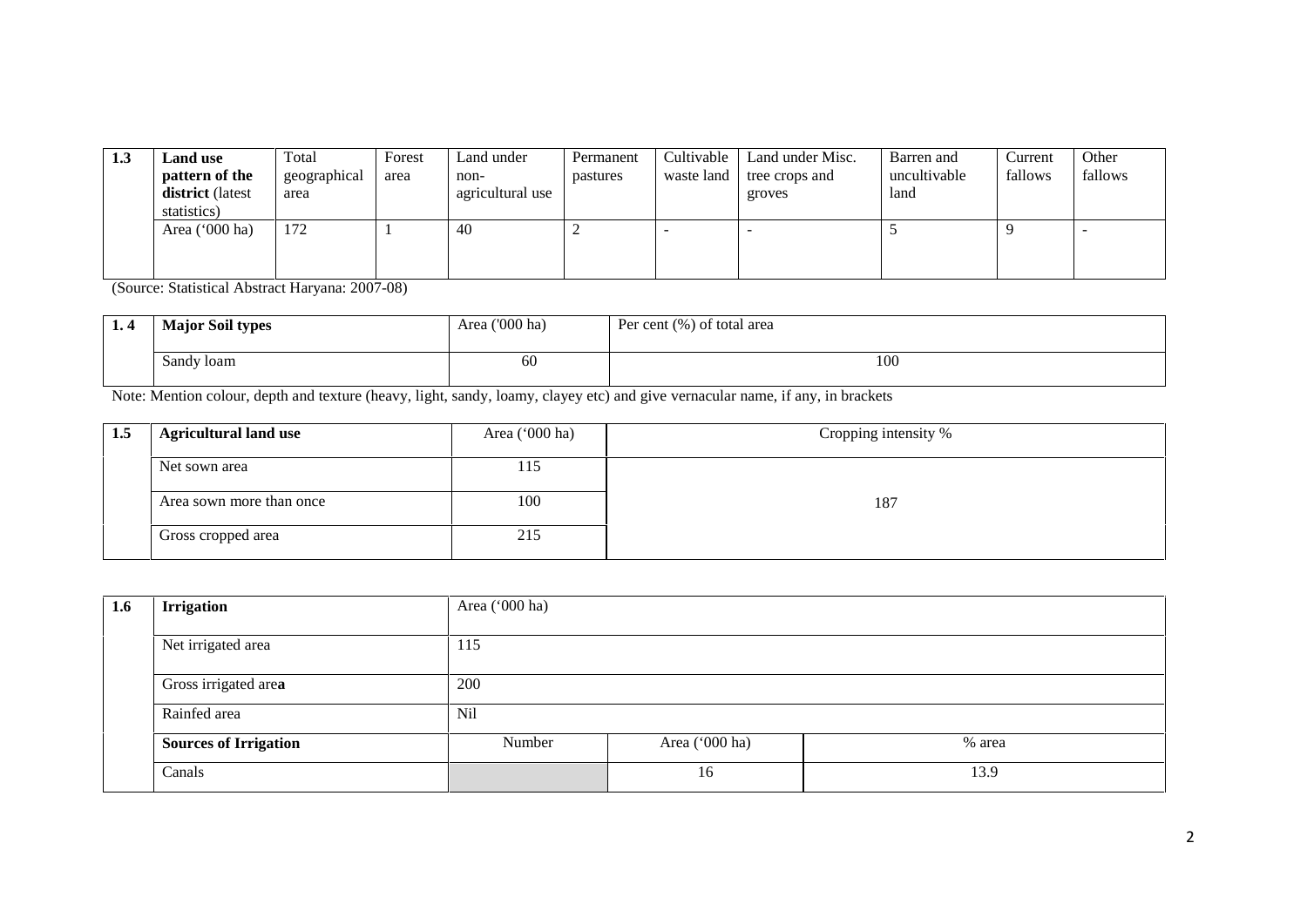| Tanks                            | $\overline{\phantom{a}}$                           | $\sim$                   | $\sim$           |  |  |  |  |
|----------------------------------|----------------------------------------------------|--------------------------|------------------|--|--|--|--|
| Open wells                       | $\overline{\phantom{a}}$                           | $\sim$                   | $\sim$           |  |  |  |  |
| Bore wells                       | $\sim$                                             | 99                       | 86.1             |  |  |  |  |
| Lift irrigation                  | $\blacksquare$                                     | $\sim$                   | $\sim$           |  |  |  |  |
| Micro-irrigation                 |                                                    | $\overline{\phantom{a}}$ | $\sim$           |  |  |  |  |
| Other sources                    | $\overline{\phantom{a}}$                           | $\overline{\phantom{a}}$ | $\sim$           |  |  |  |  |
| <b>Total Irrigated Area</b>      |                                                    | 115                      |                  |  |  |  |  |
| Pumpsets                         |                                                    |                          |                  |  |  |  |  |
| No. of Tractors                  |                                                    |                          |                  |  |  |  |  |
| Groundwater availability and use | No. of blocks                                      | % area                   | Quality of water |  |  |  |  |
| Over exploited*                  | NA                                                 |                          |                  |  |  |  |  |
| Critical                         | NA                                                 |                          |                  |  |  |  |  |
| Semi-critical                    | NA                                                 |                          |                  |  |  |  |  |
| Safe                             | NA                                                 |                          |                  |  |  |  |  |
| Wastewater availability and use  | NA                                                 |                          |                  |  |  |  |  |
| Ground water quality             | Alkaline in nature and moderately to highly saline |                          |                  |  |  |  |  |

\*over-exploited: groundwater utilization > 100%; critical: 90-100%; semi-critical: 70-90%; safe: <70%

1.7 Area under major field crops & Horticulture (as per latest figures (2008-09)

| 1.7 | <b>Major Field Crops cultivated</b> |                  | Area $(900 \text{ ha})^*$ |                          |                          |                          |              |  |                    |  |
|-----|-------------------------------------|------------------|---------------------------|--------------------------|--------------------------|--------------------------|--------------|--|--------------------|--|
|     |                                     |                  | Rabi<br><b>Kharif</b>     |                          |                          |                          |              |  | <b>Grand Total</b> |  |
|     |                                     | <b>Irrigated</b> | <b>Rainfed</b>            | <b>Total</b>             | <b>Irrigated</b>         | <b>Rainfed</b>           | <b>Total</b> |  |                    |  |
|     | Wheat                               |                  |                           | $\overline{\phantom{a}}$ | 104.8                    | $\overline{\phantom{0}}$ | 104.8        |  | 104.8              |  |
|     | Rice                                | 27.4             |                           | 27.4                     | $\overline{\phantom{a}}$ | $\overline{\phantom{a}}$ |              |  | 27.4               |  |
|     | Pearlmillet                         | 8.9              |                           | 8.9                      | -                        | -                        |              |  | 8.9                |  |
|     | Rapeseed Mustard                    |                  |                           |                          | 4.2                      | $\overline{\phantom{a}}$ | 4.2          |  | 4.2                |  |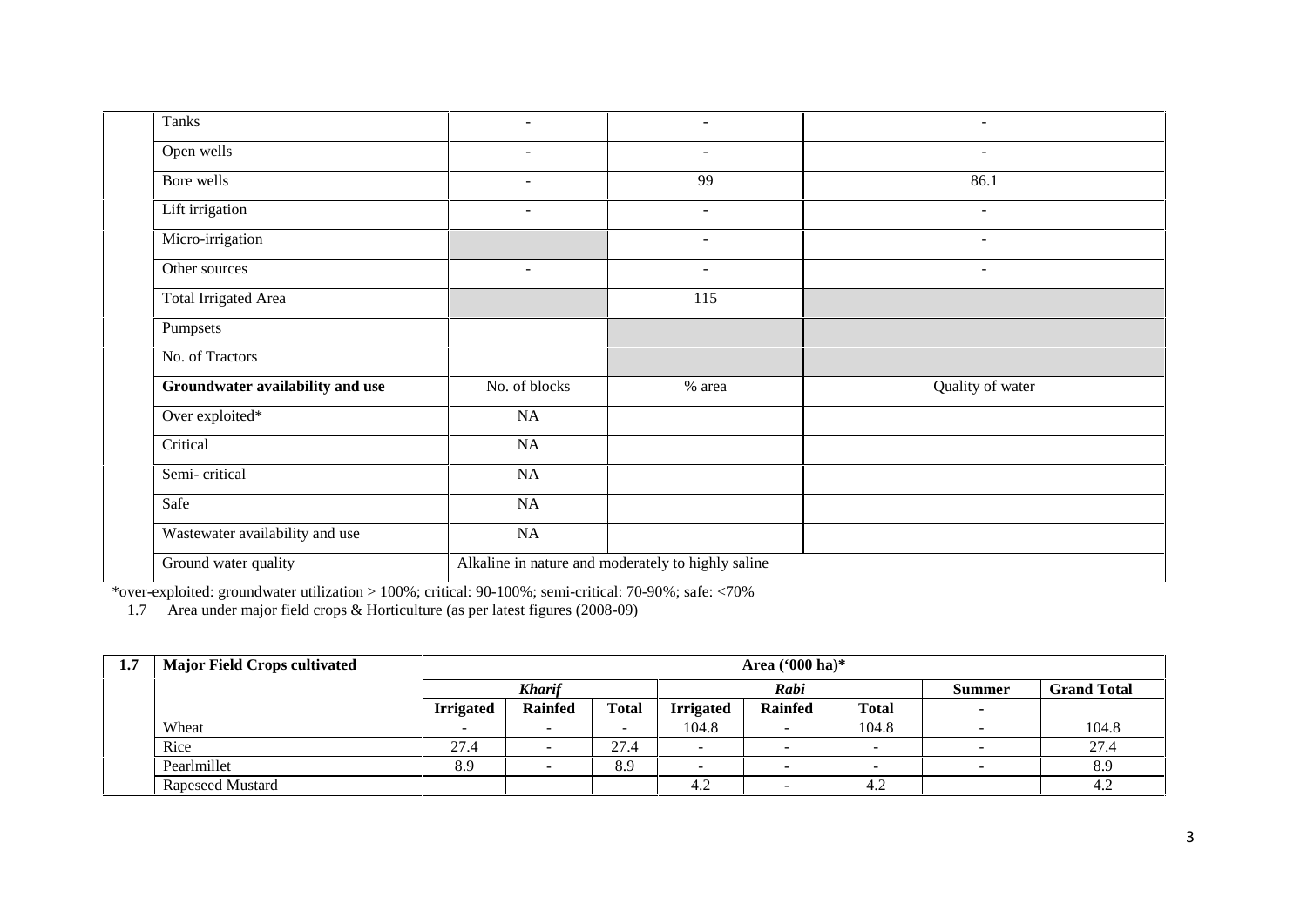| <b>Horticulture crops - Fruits</b>      | Total area (ha)          |
|-----------------------------------------|--------------------------|
| Guava                                   | 491                      |
| Ber                                     | 164                      |
| Citrus                                  | 145                      |
| <b>Horticultural crops - Vegetables</b> | Total area (ha)          |
| Radish                                  | 1600                     |
| Cauliflower                             | 1500                     |
| Carrot                                  | 1300                     |
| Tomato                                  | 1200                     |
| <b>Medicinal and Aromatic crops</b>     | $\blacksquare$           |
| <b>Plantation crops</b>                 | ۰.                       |
| <b>Fodder crops</b>                     | $\blacksquare$           |
| Total fodder crop area                  | $\sim$                   |
| Grazing land                            | $\overline{\phantom{a}}$ |
| Sericulture etc                         | -                        |
| Others (Specify)                        | $\overline{\phantom{a}}$ |

\* If break-up data (irrigated, rainfed) is not available, give total area

| 1.8 | <b>Livestock</b>             | <b>Male</b> ('000)       | Female ('000)            | <b>Number ('000)</b>      |
|-----|------------------------------|--------------------------|--------------------------|---------------------------|
|     | Cattle                       | -                        |                          | 69                        |
|     | <b>Buffaloes</b>             | $\overline{\phantom{a}}$ | $\overline{\phantom{a}}$ | 362                       |
|     | Commercial dairy farms       | $\sim$                   | $\overline{\phantom{a}}$ | <b>NA</b>                 |
|     | Goat                         | -                        | $\overline{\phantom{a}}$ | 24                        |
|     | Sheep                        | $\overline{\phantom{a}}$ | $\overline{\phantom{a}}$ | 16                        |
|     | Others (Camel, Pig, Yak etc) | $\sim$                   | $\overline{\phantom{a}}$ | 22                        |
| 1.9 | <b>Poultry</b>               | No. of farms             |                          | Total no. of birds ('000) |
|     | Commercial                   |                          |                          | 27                        |
|     | Backyard                     |                          |                          |                           |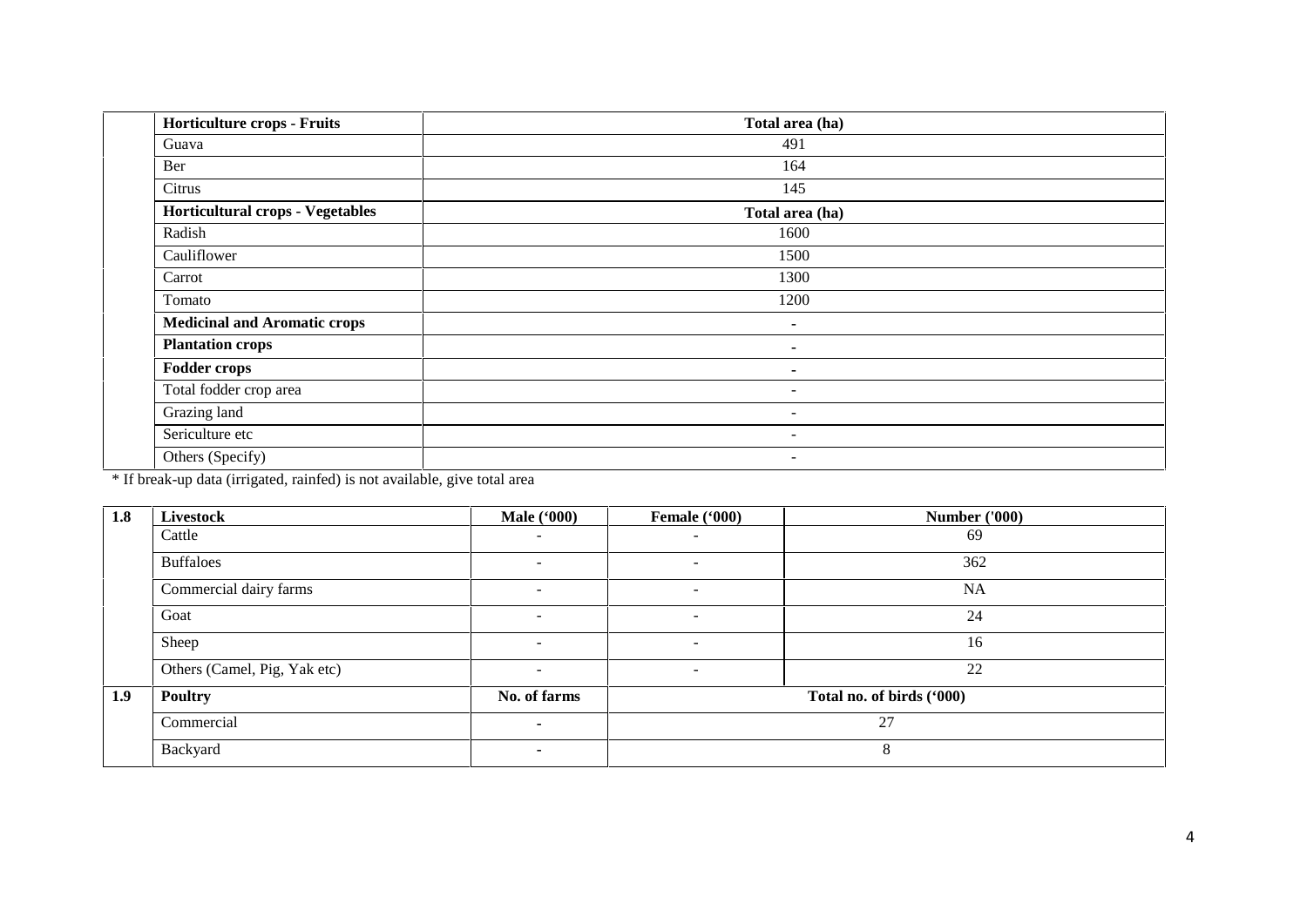|                                                             |                        |                | <b>Fisheries</b> (Data source: Chief Planning Officer) |                                          |                                                        |                                                |  |
|-------------------------------------------------------------|------------------------|----------------|--------------------------------------------------------|------------------------------------------|--------------------------------------------------------|------------------------------------------------|--|
| A. Capture                                                  |                        |                |                                                        |                                          |                                                        |                                                |  |
| i) Marine (Data Source: Fisheries<br>Department)            | No. of fishermen       | <b>Boats</b>   |                                                        | <b>Nets</b>                              |                                                        | <b>Storage facilities (Ice</b><br>plants etc.) |  |
|                                                             |                        | Mecha<br>nized | Non-<br>mechanized                                     | Mechanized<br>(Trawl nets,<br>Gill nets) | Non-mechanized<br>(Shore Seines,<br>Stake & trap nets) |                                                |  |
| ii) Inland (Data Source: Fisheries<br>Department)           | No. Farmer owned ponds |                | <b>No. of Reservoirs</b>                               | No. of village tanks                     |                                                        |                                                |  |
| <b>B.</b> Culture                                           |                        |                |                                                        |                                          |                                                        |                                                |  |
|                                                             |                        |                | <b>Water Spread</b><br>Area (ha)                       | Yield (t/ha)                             |                                                        | Production ('000 tons)                         |  |
| i) Brackish water (Data Source: MPEDA/Fisheries Department) |                        |                |                                                        |                                          |                                                        |                                                |  |
| ii) Fresh water (Data Source: Fisheries Department)         |                        |                |                                                        |                                          |                                                        |                                                |  |
| <b>Others</b>                                               |                        |                |                                                        |                                          |                                                        |                                                |  |

## **1.11 Production and Productivity of major crops** (Average of last 3 years: 2006, 07, 08)

| 1.11 | <b>Major Field Crops cultivated</b> | <b>Kharif</b>            |                          |                          | Rabi                     |                          | <b>Summer</b>            | <b>Total</b>             |                          |
|------|-------------------------------------|--------------------------|--------------------------|--------------------------|--------------------------|--------------------------|--------------------------|--------------------------|--------------------------|
|      |                                     |                          |                          |                          |                          |                          |                          |                          |                          |
|      |                                     | Production               | Productivity             | Production               | Productivity             | Production               | Productivity             | Production               | Productivity             |
|      |                                     | (000 t)                  | (kg/ha)                  | (000 t)                  | (kg/ha)                  | (000 t)                  | (kg/ha)                  | (000 t)                  | (kg/ha)                  |
|      | Wheat                               | $\overline{\phantom{a}}$ |                          | 389                      | 3706                     | $\overline{\phantom{a}}$ |                          | 389                      | 3706                     |
|      | Rice                                | 84                       | 3113                     | $\overline{\phantom{a}}$ |                          | -                        |                          | 84                       | 3113                     |
|      | Pearlmillet                         | 16                       | 1764                     | $\overline{\phantom{a}}$ | $\overline{\phantom{0}}$ | $\sim$                   | $\overline{\phantom{a}}$ | 16                       | 1764                     |
|      | Rapeseed mustard                    | $\overline{\phantom{a}}$ | $\overline{\phantom{0}}$ | b                        | 1493                     | $\sim$                   | $\overline{\phantom{a}}$ |                          | 1493                     |
|      | <b>Major horticultural crops</b>    |                          |                          |                          |                          |                          |                          |                          |                          |
|      | Guava                               | 5715                     |                          | $\overline{\phantom{0}}$ |                          | $\overline{\phantom{a}}$ |                          |                          | $\overline{\phantom{0}}$ |
|      | Ber                                 | 965                      | $\overline{\phantom{a}}$ | $\overline{\phantom{a}}$ | $\overline{\phantom{a}}$ | ۰                        | $\overline{\phantom{a}}$ | $\overline{\phantom{a}}$ | $\overline{\phantom{a}}$ |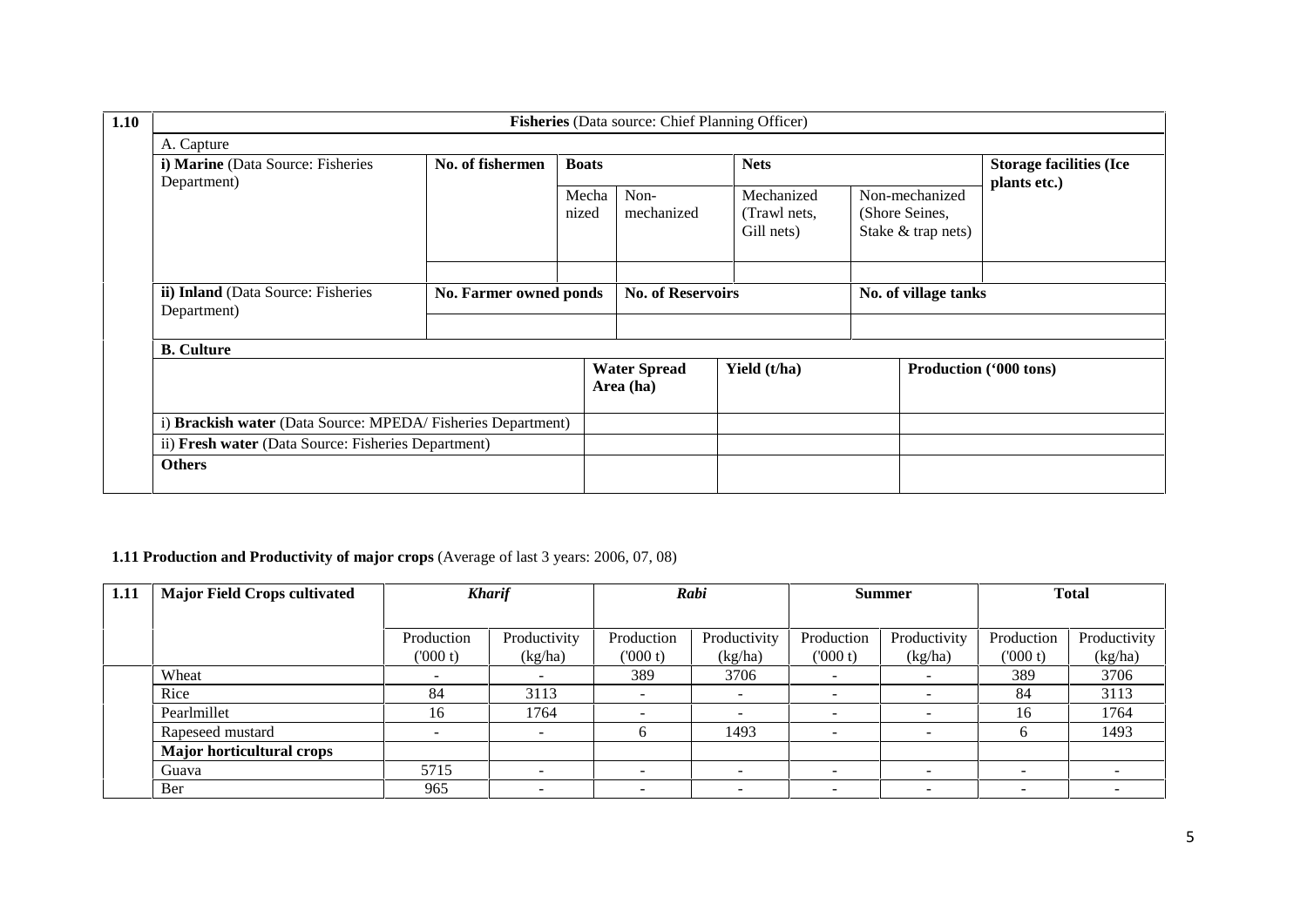| Citrus                | 01 <sub>2</sub> |       |       |       |   |       |       |
|-----------------------|-----------------|-------|-------|-------|---|-------|-------|
| Major vegetable crops |                 |       |       |       |   |       |       |
| Radish                | 17875           | 10545 |       |       | - | 17875 | 10545 |
| Cauliflower           | 31490           | 19930 |       |       | - | 31490 | 19930 |
| Carrot                |                 |       | 20210 | 14970 | - | 20210 | 14970 |
| Tomato                |                 |       | 13705 | 10964 | - | 13705 | 10964 |

(Source: Statistical Abstract Haryana)

| 1.12 | Sowing window for 5 major<br>crops (start and end of sowing<br>period) | Wheat                    | <b>Rice</b>                   | Bajra                   | Rapeseed &<br><b>Mustard</b> |
|------|------------------------------------------------------------------------|--------------------------|-------------------------------|-------------------------|------------------------------|
|      | Kharif-rainfed                                                         |                          |                               | Onset of rain           |                              |
|      | Kharif-irrigated                                                       |                          | $15^{th}$ May- $30^{th}$ June | $1st$ July- $15th$ July |                              |
|      | Rabi-rainfed                                                           | October end-November end |                               |                         | September end                |
|      | Rabi-irrigated                                                         | October end-15 November  |                               |                         | September end-20<br>October  |

| 1.13 | What is the major contingency the district is<br>prone to? (Tick mark) | <b>Regular</b> | Occasional  | <b>None</b>              |
|------|------------------------------------------------------------------------|----------------|-------------|--------------------------|
|      | Drought                                                                | $\blacksquare$ | (May-June)  | $\blacksquare$           |
|      | Flood                                                                  | $\blacksquare$ | (July-Aug)  | $\overline{\phantom{a}}$ |
|      | Cyclone                                                                | $\blacksquare$ | -           |                          |
|      | Hailstorm                                                              | $\blacksquare$ | (Dec - Mar) | ٠                        |
|      | Heat wave                                                              |                |             | $\blacksquare$           |
|      | Cold wave                                                              |                | ۰           | ٠                        |
|      | Frost                                                                  | ٠              | (Jan)       | $\blacksquare$           |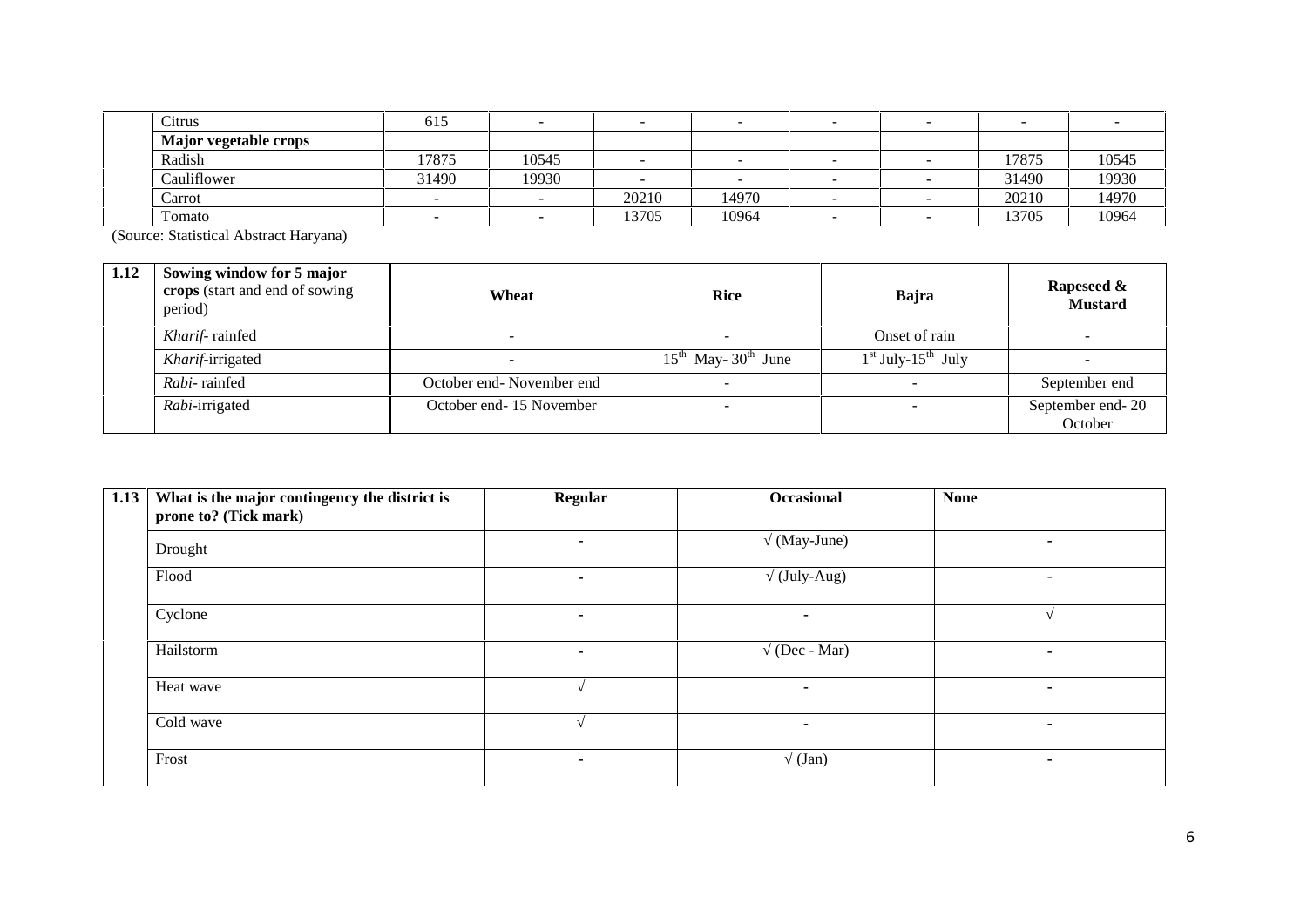| Sea water inundation                                              |  |  |
|-------------------------------------------------------------------|--|--|
| $\cdot$ $\sim$<br>$\cdot$ $\cdot$<br>Pests and diseases (specify) |  |  |

| 1.14   Include Digital maps of the district for | Location map of district with in State as Annexure I | Enclosed: Yes |
|-------------------------------------------------|------------------------------------------------------|---------------|
|                                                 |                                                      |               |
|                                                 |                                                      |               |
|                                                 | Mean annual rainfall as Annexure 2                   | Enclosed: Yes |
|                                                 |                                                      |               |
|                                                 |                                                      |               |
|                                                 | Soil map as Annexure 3                               | Enclosed: No  |
|                                                 |                                                      |               |
|                                                 |                                                      |               |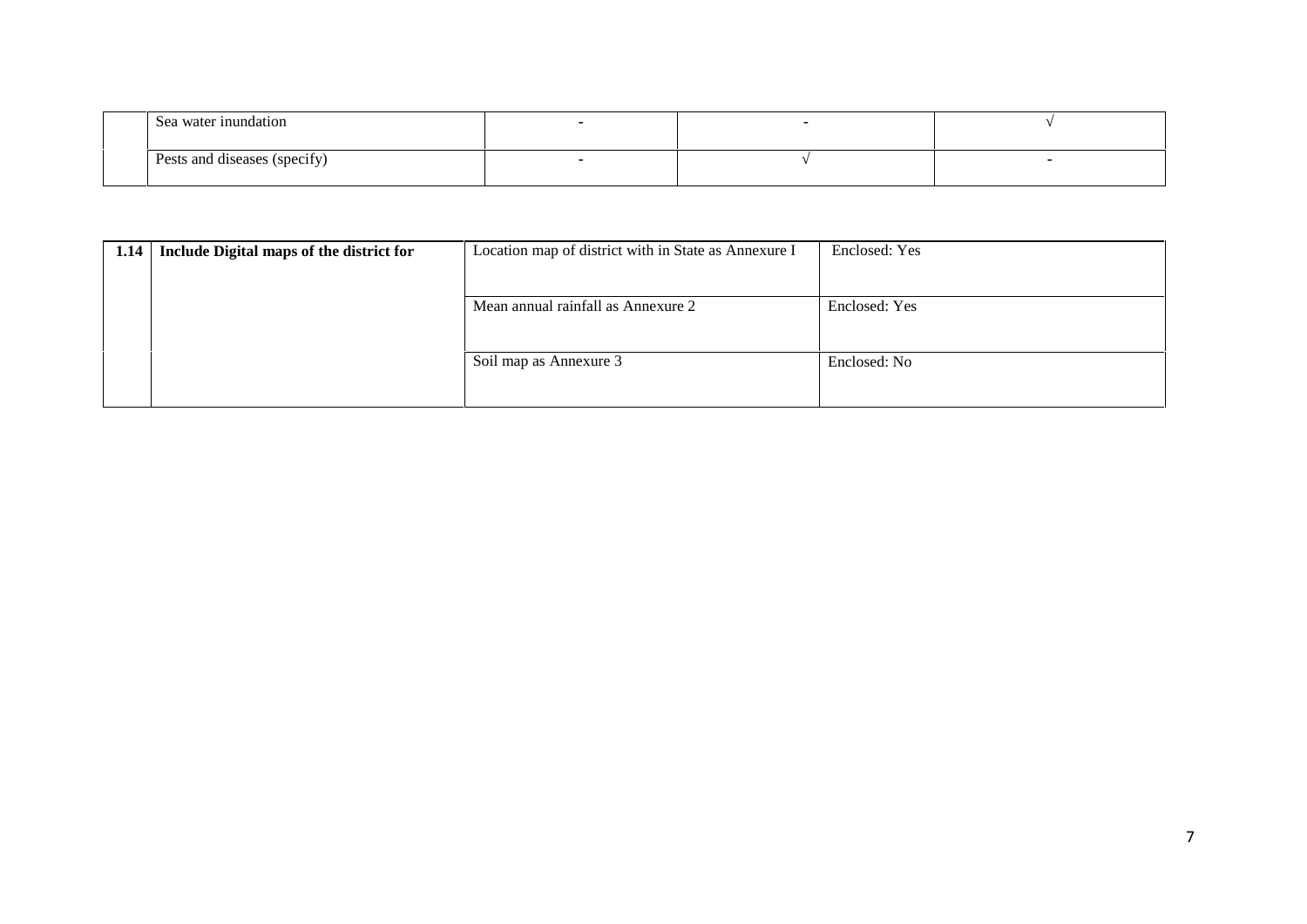#### **Annexure 1**

**Location map of district in the state of Haryana**

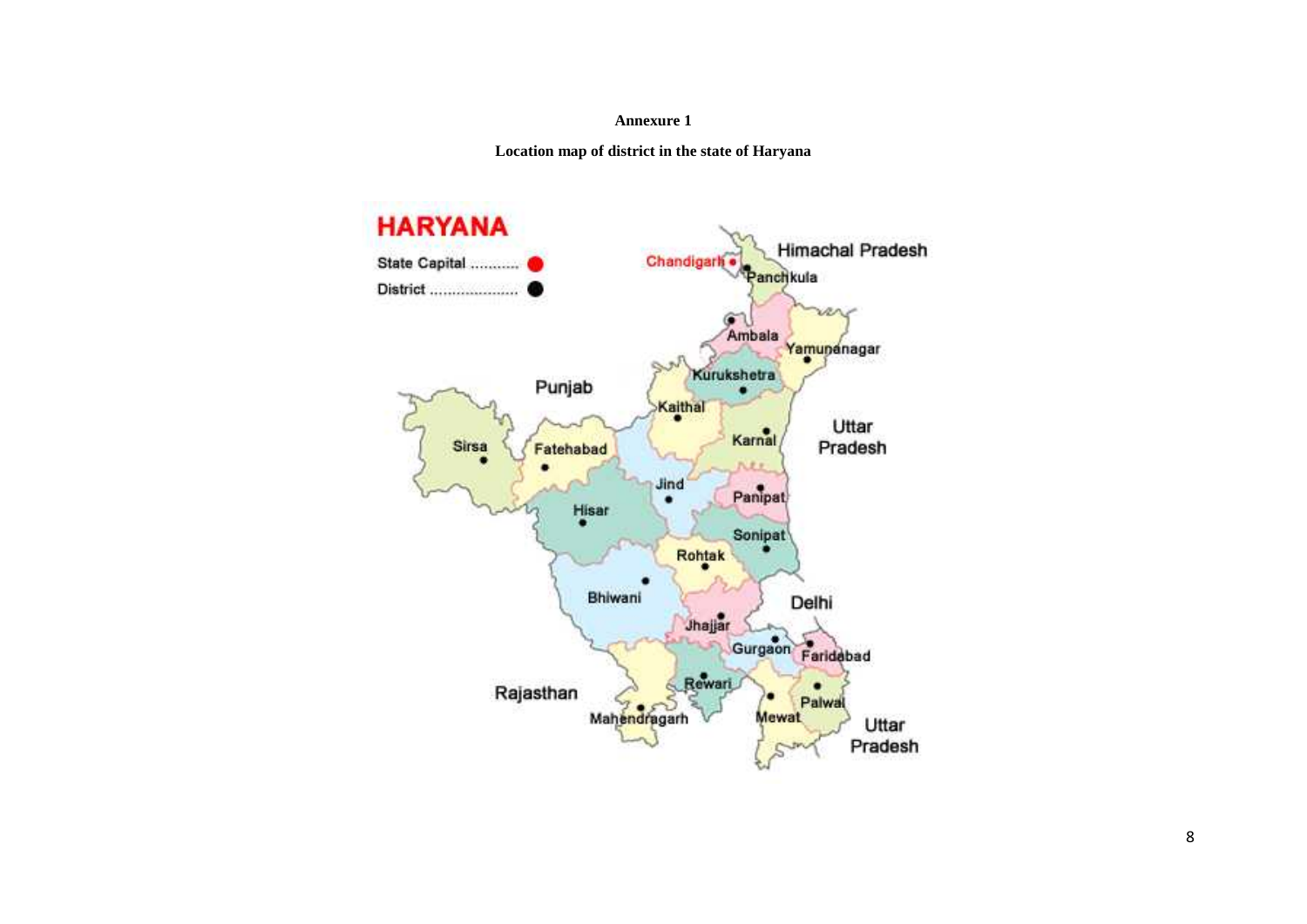#### **Annexure 2**

#### **Mean Annual rainfall**

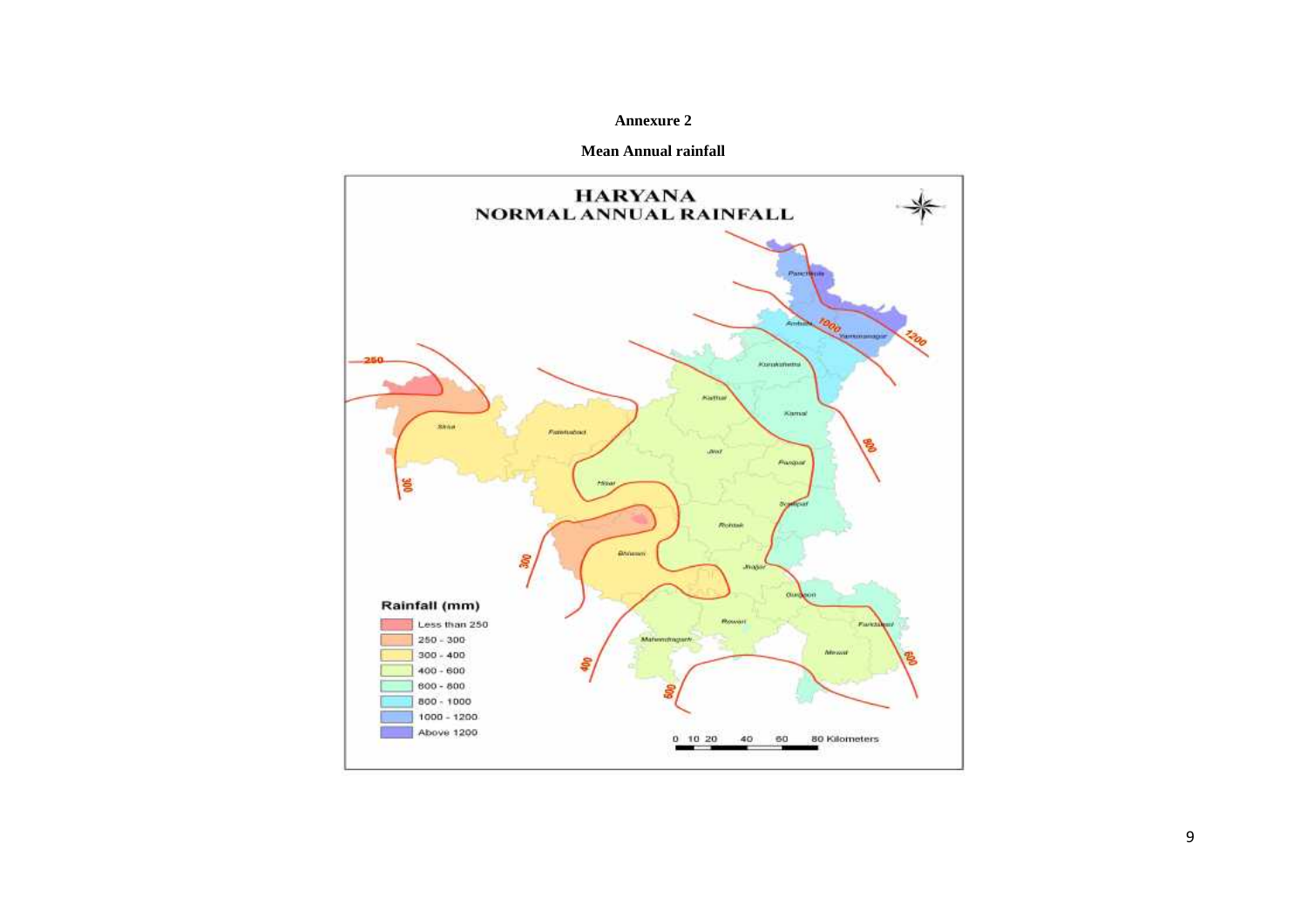#### **2.0 Strategies for weather related contingencies**

#### **2.1 Drought**

### **2.1.1 Rainfed situation** (No rainfed area)

| Condition                                         |                                   |                      |                                    | <b>Suggested Contingency measures</b> |                              |
|---------------------------------------------------|-----------------------------------|----------------------|------------------------------------|---------------------------------------|------------------------------|
| <b>Early season</b><br>drought (delayed<br>onset) | <b>Major Farming</b><br>situation | Crop/cropping system | Change in crop/<br>cropping system | <b>Agronomic measures</b>             | Remarks on<br>Implementation |
| Delay by 2 weeks                                  | <b>NA</b>                         |                      |                                    |                                       |                              |

| <b>Condition</b>    |                      |                      |                 | <b>Suggested Contingency measures</b> |                   |
|---------------------|----------------------|----------------------|-----------------|---------------------------------------|-------------------|
| <b>Early season</b> | <b>Major Farming</b> | Crop/cropping system | Change in crop/ | <b>Agronomic measures</b>             | <b>Remarks</b> on |
| drought (delayed    | situation            |                      | cropping system |                                       | Implementation    |
| onset)              |                      |                      |                 |                                       |                   |
|                     | NA                   |                      |                 |                                       |                   |
| Delay by 4 weeks    |                      |                      |                 |                                       |                   |
|                     |                      |                      |                 |                                       |                   |

|                      |                 | <b>Suggested Contingency measures</b> |                |  |
|----------------------|-----------------|---------------------------------------|----------------|--|
| Crop/cropping system | Change in crop/ | <b>Agronomic measures</b>             | Remarks on     |  |
|                      | cropping system |                                       | Implementation |  |
|                      |                 |                                       |                |  |
| <b>Major Farming</b> |                 |                                       |                |  |

| <b>Condition</b>            |                      | <b>Suggested Contingency measures</b> |                 |                           |                |
|-----------------------------|----------------------|---------------------------------------|-----------------|---------------------------|----------------|
| <b>Early season drought</b> | <b>Major Farming</b> | Crop/cropping system                  | Change in crop/ | <b>Agronomic measures</b> | Remarks on     |
| (delayed onset)             | situation            |                                       | cropping system |                           | Implementation |
| Delay by 8 weeks            | NA                   |                                       |                 |                           |                |

| Condition                              |                                   |                      |                 | <b>Suggested Contingency measures</b>                |                                     |  |
|----------------------------------------|-----------------------------------|----------------------|-----------------|------------------------------------------------------|-------------------------------------|--|
| Early season drought<br>(Normal onset) | <b>Major Farming</b><br>situation | Crop/cropping system | Crop management | Soil nutrient &<br>moisture conservation<br>measures | <b>Remarks</b> on<br>Implementation |  |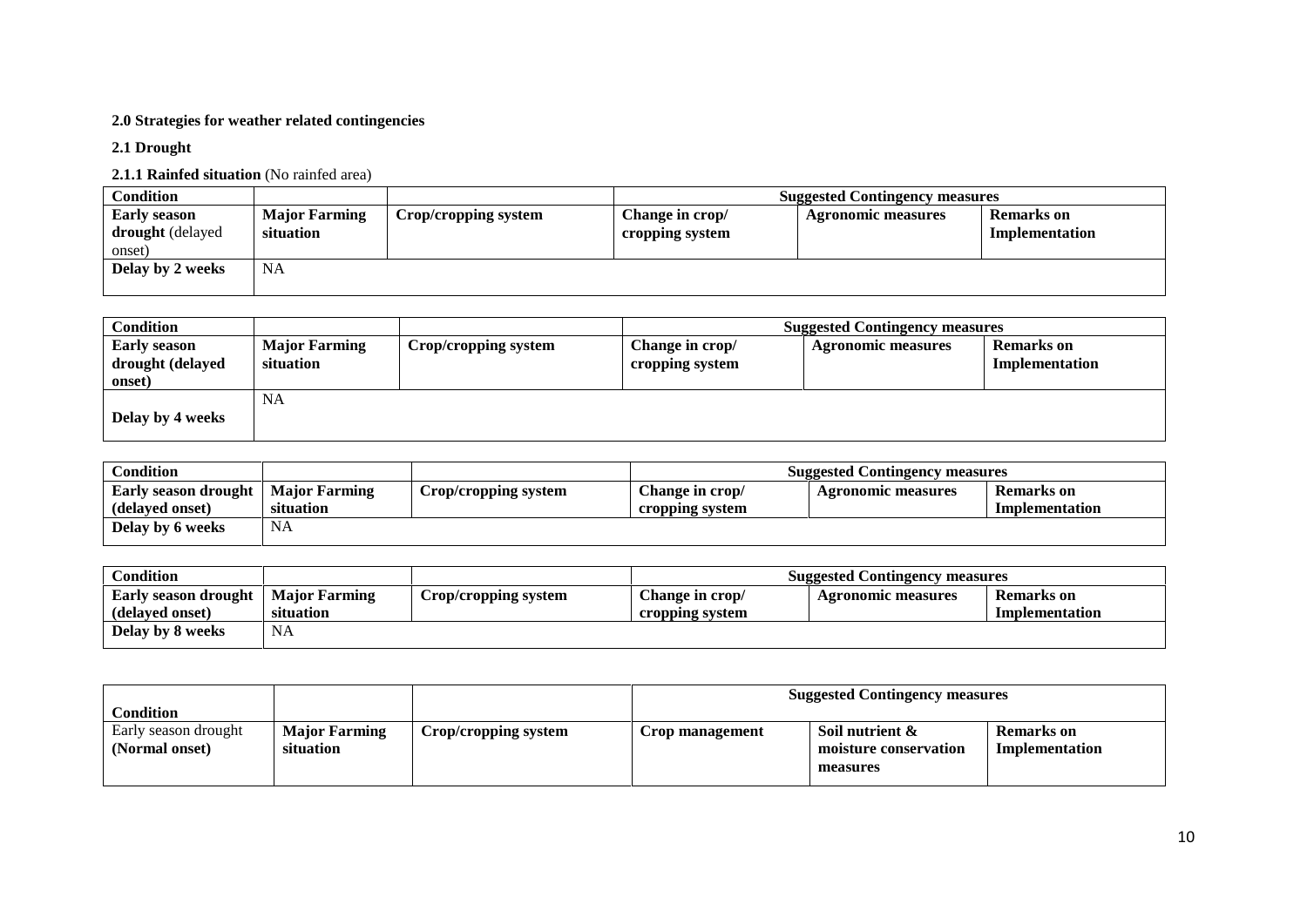| Normal onset followed   | NA |
|-------------------------|----|
| by 15-20 days dry spell |    |
| after sowing leading to |    |
| poor germination/crop   |    |
| stand etc.              |    |

| <b>Condition</b>                                                                                 |                                   |                      | <b>Suggested Contingency measures</b> |                                                   |                                     |
|--------------------------------------------------------------------------------------------------|-----------------------------------|----------------------|---------------------------------------|---------------------------------------------------|-------------------------------------|
| Mid season drought<br>(long dry spell,<br>consecutive 2 weeks<br>rainless $(>2.5$ mm)<br>period) | <b>Major Farming</b><br>situation | Crop/cropping system | Crop management                       | Soil nutrient & moisture<br>conservation measures | <b>Remarks</b> on<br>Implementation |
| At vegetative stage                                                                              | <b>NA</b>                         |                      |                                       |                                                   |                                     |

| Condition                              |                                   |                      | <b>Suggested Contingency measures</b> |                                                   |                                     |
|----------------------------------------|-----------------------------------|----------------------|---------------------------------------|---------------------------------------------------|-------------------------------------|
| Mid season drought<br>(long dry spell) | <b>Major Farming</b><br>situation | Crop/cropping system | Crop management                       | Soil nutrient & moisture<br>conservation measures | <b>Remarks</b> on<br>Implementation |
| At reproductive<br>stage               | NA.                               |                      |                                       |                                                   |                                     |

| <b>Condition</b>        |                                |                      | <b>Suggested Contingency measures</b> |                    |                                     |
|-------------------------|--------------------------------|----------------------|---------------------------------------|--------------------|-------------------------------------|
| <b>Terminal drought</b> | <b>Major Farming situation</b> | Crop/cropping system | Crop management                       | Rabi crop planning | <b>Remarks</b> on<br>Implementation |
|                         | NA                             |                      |                                       |                    |                                     |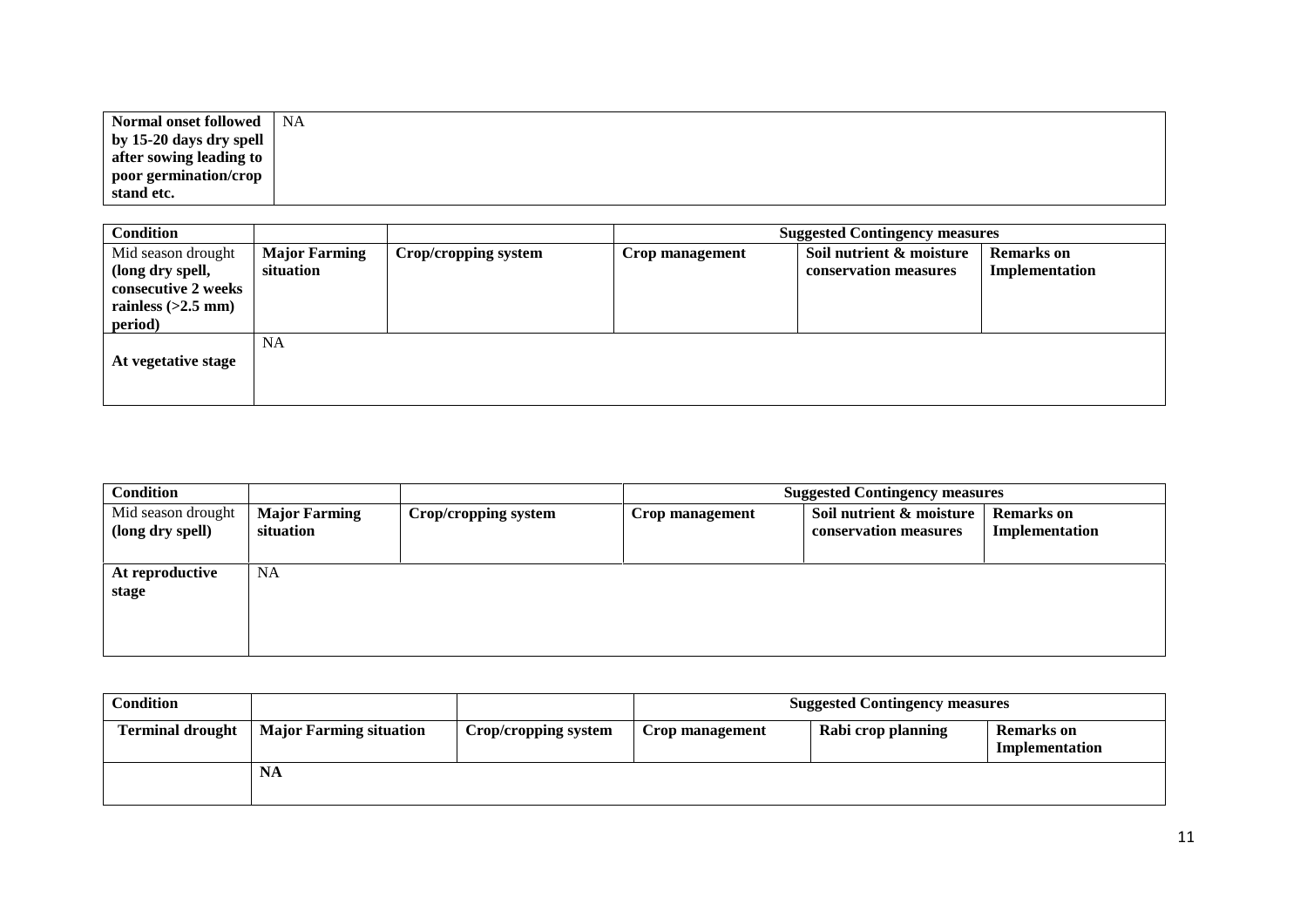#### **2.1.2 Irrigated situation**

| <b>Condition</b>                                                                                                                              |           |                                          | <b>Suggested Contingency measures</b> |                                                                                                                                                                                                                                                                                                                                                                                                                                                                                                                                                                                               |                                                                                                                                                                                                                          |  |
|-----------------------------------------------------------------------------------------------------------------------------------------------|-----------|------------------------------------------|---------------------------------------|-----------------------------------------------------------------------------------------------------------------------------------------------------------------------------------------------------------------------------------------------------------------------------------------------------------------------------------------------------------------------------------------------------------------------------------------------------------------------------------------------------------------------------------------------------------------------------------------------|--------------------------------------------------------------------------------------------------------------------------------------------------------------------------------------------------------------------------|--|
| Major<br>Farming                                                                                                                              | situation | <b>Normal</b><br>Crop/cropping<br>system | Change in<br>crop/cropping<br>system  | <b>Agronomic measures</b>                                                                                                                                                                                                                                                                                                                                                                                                                                                                                                                                                                     | <b>Remarks</b> on<br>Implementation                                                                                                                                                                                      |  |
| Delayed/<br>Sandy<br>limited<br>soils/sandy<br>loam soils<br>release of<br>tubewell<br>water in<br>canals due to<br>irrigated<br>low rainfall |           | Pearlmillet-wheat                        | Pearlmillet-raya                      | 10-15% higher seed rate, optimum plant spacing<br>Sprinkler irrigation, Planting on beds, planting with ridger<br>seeder, Laser land leveling,<br>Conjunctive use of canal and ground waters.<br>Split application of fertilizer, Application of organic manures,<br>Straw mulching, Limited ground water use, prefer life saving<br>irrigation<br>Short duration cultivars, Adoption of plant protection<br>measures, soaking of seeds before sowing, seed treatment with<br>biofertilizer, deep ploughing during kharif season<br>Shallow irrigation of 4-5 cm depth, weed free environment | Seeds from State,<br>national seed and<br>private seed agencies.<br>The schemes of<br>MGNREGS, RKVY,<br>NFSM, NHM are in<br>operation.<br>Govt. subsidy on<br>sprinkler, drip<br>irrigation systems and<br>laser leveler |  |
|                                                                                                                                               |           | Pearlmillet-chickpea                     | Clusterbean-barley                    | As above                                                                                                                                                                                                                                                                                                                                                                                                                                                                                                                                                                                      |                                                                                                                                                                                                                          |  |
|                                                                                                                                               |           | Fallow -raya                             | Summer moong-<br>raya                 | Short duration cultivars<br>Seed treatment with azatobactor/rhizobium<br>Straw mulching<br>Sprinkler irrigation<br>Planting on beds, planting with ridger seeder<br>Laser land leveling,<br>Conjunctive use of canal and ground waters.<br>Limited ground water use, prefer life saving irrigation<br>Weed free environment                                                                                                                                                                                                                                                                   |                                                                                                                                                                                                                          |  |
|                                                                                                                                               |           | Sorghum-barley                           | Cucurbits-raya                        | Sprinkler irrigation<br>Planting on beds, planting with ridger seeder<br>Laser land leveling,<br>Conjunctive use of canal and ground waters.<br>Split application of fertilizer<br>Straw mulching<br>Limited ground water use, prefer life saving irrigation<br>Seed treatment with azatobactor<br>Deep ploughing during kharif season<br>Shallow irrigation of 4-5 cm depth<br>Weed free environment                                                                                                                                                                                         |                                                                                                                                                                                                                          |  |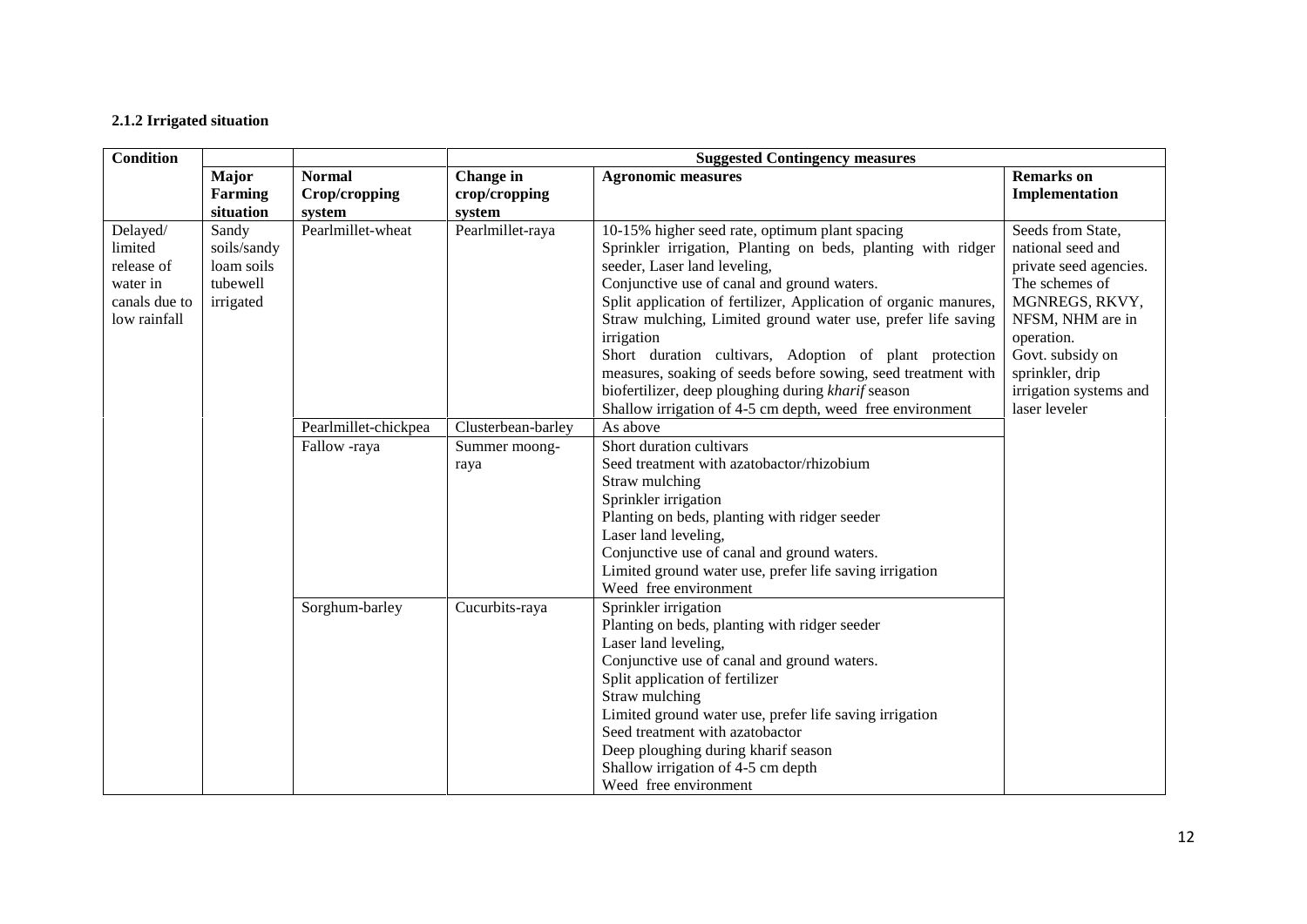| <b>Condition</b> |                                                                                 | <b>Suggested Contingency measures</b>    |                                      |                                                                                                                                                                                                                                                                                                                                                                                                                                                                                                                                                                                                                                                                                   |                                                                                                                                                                                                                                                                                                          |  |  |
|------------------|---------------------------------------------------------------------------------|------------------------------------------|--------------------------------------|-----------------------------------------------------------------------------------------------------------------------------------------------------------------------------------------------------------------------------------------------------------------------------------------------------------------------------------------------------------------------------------------------------------------------------------------------------------------------------------------------------------------------------------------------------------------------------------------------------------------------------------------------------------------------------------|----------------------------------------------------------------------------------------------------------------------------------------------------------------------------------------------------------------------------------------------------------------------------------------------------------|--|--|
|                  | Major<br>Farming<br>situation                                                   | <b>Normal</b><br>Crop/cropping<br>system | Change in<br>crop/cropping<br>system | <b>Agronomic measures</b>                                                                                                                                                                                                                                                                                                                                                                                                                                                                                                                                                                                                                                                         | <b>Remarks</b> on<br>Implementation                                                                                                                                                                                                                                                                      |  |  |
| and              | Well<br>drained,<br>medium<br>alluvial<br>soils, canal<br>tubewell<br>irrigated | Clusterbean-wheat                        | Pearl millet -wheat                  | Drip/furrow irrigation, paired row planting<br>Sprinkler in wheat<br>Planting on beds<br>Straw mulching<br>Planting on beds Planting with ridger seeder<br>Laser land leveling<br>Split application of fertilizer<br>Straw mulching in sugarcane<br>Limited ground water use, prefer life saving irrigation<br>Conjunctive use of brackish ground waters with canal waters<br>Short duration cultivars<br>Soaking of wheat seeds before sowing<br>Seed treatment with azatobactor/rhizobium<br>Deep ploughing during kharif season<br>Shallow irrigation of 4-5 cm depth<br>Sowing of vegetable seeds in polythene bags and replanting<br>them in holes.<br>Weed free environment | Shallow ground water<br>use alone or in<br>combination.<br>Seeds from State,<br>national and private<br>seed agencies seed<br>agencies,<br>The schemes of<br>MGNREGS, RKVY,<br>NFSM, NHM are in<br>operation.<br>Govt. subsidy on<br>sprinkler and drip<br>irrigation systems, on<br>laser land leveling |  |  |
|                  |                                                                                 | Pearlmillet-wheat                        | Pearl millet-<br>raya/chickpea       | Paired row planting<br>Sprinkler irrigation<br>Planting on beds<br>Straw mulching<br>Laser land leveling<br>Split application of fertilizer<br>Straw mulching<br>Limited ground water use, prefer life saving irrigation<br>Conjunctive use of brackish ground waters with canal waters<br>Short duration cultivars<br>Seed treatment with azatobactor/rhizobium<br>Deep ploughing during kharif season<br>Shallow irrigation of 4-5 cm depth<br>Weed free environment                                                                                                                                                                                                            |                                                                                                                                                                                                                                                                                                          |  |  |
|                  |                                                                                 | Pearl millet/fallow-<br>raya             | Vegetables                           | furrow irrigation in pearlmillet/raya, paired row planting<br>Planting on beds                                                                                                                                                                                                                                                                                                                                                                                                                                                                                                                                                                                                    |                                                                                                                                                                                                                                                                                                          |  |  |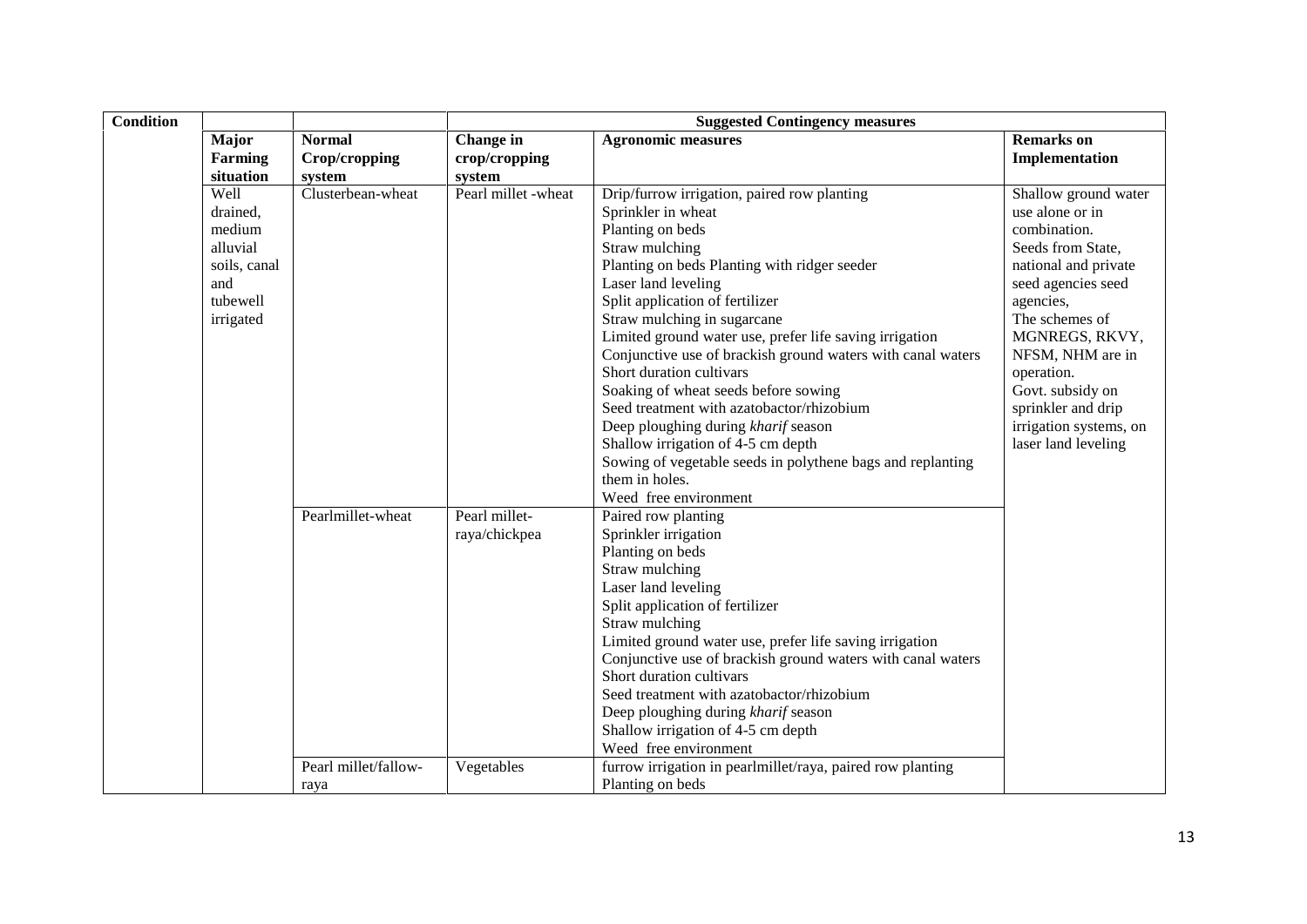| <b>Condition</b> |                                                    |                                          | <b>Suggested Contingency measures</b> |                                                                                                                                                                                                                                                                                                                                                                                                                                                         |                                                                                                                                                                                                                                                        |  |  |
|------------------|----------------------------------------------------|------------------------------------------|---------------------------------------|---------------------------------------------------------------------------------------------------------------------------------------------------------------------------------------------------------------------------------------------------------------------------------------------------------------------------------------------------------------------------------------------------------------------------------------------------------|--------------------------------------------------------------------------------------------------------------------------------------------------------------------------------------------------------------------------------------------------------|--|--|
|                  | Major<br>Farming<br>situation                      | <b>Normal</b><br>Crop/cropping<br>system | Change in<br>crop/cropping<br>system  | <b>Agronomic measures</b>                                                                                                                                                                                                                                                                                                                                                                                                                               | <b>Remarks</b> on<br>Implementation                                                                                                                                                                                                                    |  |  |
|                  |                                                    |                                          |                                       | Straw mulching<br>Laser land leveling<br>Split application of fertilizer<br>Limited ground water use, prefer life saving irrigation<br>Conjunctive use of brackish ground waters with canal waters<br>Short duration cultivars<br>Seed treatment with azatobactor<br>Deep ploughing during kharif season<br>Shallow irrigation of 4-5 cm depth<br>Sowing of vegetable seeds in polythene bags and replanting<br>them in holes.<br>Weed free environment |                                                                                                                                                                                                                                                        |  |  |
|                  | Clay soils,<br>canal and<br>tube well<br>irrigated | Rice-Wheat                               | Summer moong-<br>Rice                 | Sprinkler irrigation in moong,<br>Planting on beds<br>Laser land leveling                                                                                                                                                                                                                                                                                                                                                                               | Late sown cultivars<br>duration Desi<br>Short<br>and Basmati<br>wheat<br>rice.                                                                                                                                                                         |  |  |
|                  |                                                    | Sugarcane-Wheat                          | Sugarcane-onion<br>intercropping      | Drip irrigation in paired row planting of sugarcane<br>Laser land leveling<br>Straw mulching in sugarcane                                                                                                                                                                                                                                                                                                                                               | Shallow ground water<br>alone<br>or in<br>use                                                                                                                                                                                                          |  |  |
|                  |                                                    | Sorghum fodder-<br>Wheat                 | Vegetables/flowers                    | Sprinkler/drip irrigation, Planting on beds, laser land leveling<br>Mulching on inter-row spacing<br>Limited ground water use, prefer life saving irrigation                                                                                                                                                                                                                                                                                            | combination.<br>Conservation of rain<br>water, mulching, rain<br>water harvesting<br>Seeds from State and<br>national seed agencies,<br>The<br>schemes<br>of<br>MGNREGS, RKVY,<br>NFSM, NHM are in<br>operation.<br>Seed from private seed<br>agencies |  |  |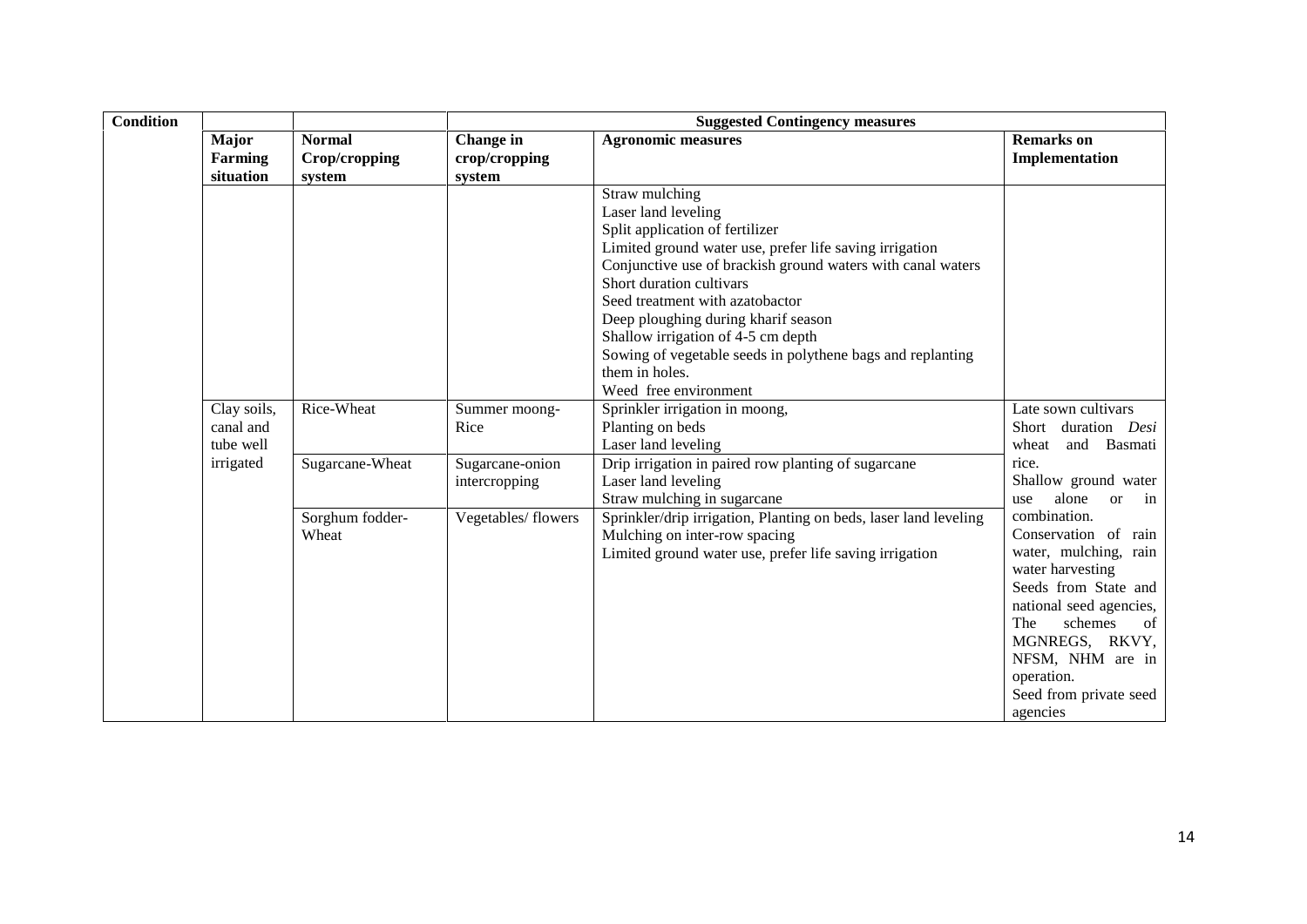| <b>Condition</b> |                                      |                         | <b>Suggested Contingency measures</b> |                                                             |                                     |  |
|------------------|--------------------------------------|-------------------------|---------------------------------------|-------------------------------------------------------------|-------------------------------------|--|
|                  | <b>Major</b><br>Farming<br>situation | Crop/cropping<br>system | Change in<br>crop/cropping<br>system  | <b>Agronomic measures</b>                                   | <b>Remarks</b> on<br>Implementation |  |
| Non release of   | Sandy soils,                         | Pearl millet-raya       | Pulses-raya                           | Planting on beds Sprinkler irrigation                       | Short duration                      |  |
| water in canals  | tube well                            |                         |                                       | Laser land leveling                                         | cultivars of crops                  |  |
| under delayed    | irrigated                            |                         |                                       | Straw mulching                                              | Shallow ground water                |  |
| onset of         |                                      |                         |                                       | Paired row planting                                         | use alone or in                     |  |
| monsoon in       |                                      |                         |                                       | Split application of fertilizer                             | combination.                        |  |
| catchment        |                                      |                         |                                       | Straw mulching                                              | Conservation of rain                |  |
|                  |                                      |                         |                                       | Limited ground water use, prefer life saving irrigation     | water, mulching, rain               |  |
|                  |                                      |                         |                                       | Conjunctive use of brackish ground waters with canal waters | water harvesting.                   |  |
|                  |                                      |                         |                                       | Short duration cultivars                                    | Shallow ground water                |  |
|                  |                                      |                         |                                       | Seed treatment with azatobactor/rhizobium                   | use alone or in                     |  |
|                  |                                      |                         |                                       | Deep ploughing during kharif season                         | combination.                        |  |
|                  |                                      |                         |                                       | Shallow irrigation of 4-5 cm depth                          | Conservation of rain                |  |
|                  |                                      |                         |                                       | Weed free environment                                       | water, mulching, rain               |  |
|                  |                                      | Pearlmillet-            | Cluster bean-barley                   | Sprinkler irrigation                                        | water harvesting.                   |  |
|                  |                                      | chickpea                |                                       | Planting on beds                                            |                                     |  |
|                  |                                      |                         |                                       | Straw mulching                                              |                                     |  |
|                  |                                      |                         |                                       | Laser land leveling                                         |                                     |  |
|                  |                                      |                         |                                       | Split application of fertilizer                             |                                     |  |
|                  |                                      |                         |                                       | Limited ground water use, prefer life saving irrigation     |                                     |  |
|                  |                                      |                         |                                       | Conjunctive use of brackish ground waters with canal waters |                                     |  |
|                  |                                      |                         |                                       | Short duration cultivars                                    |                                     |  |
|                  |                                      |                         |                                       | Seed treatment with azatobactor                             |                                     |  |
|                  |                                      |                         |                                       | Deep ploughing during kharif season                         |                                     |  |
|                  |                                      |                         |                                       | Shallow irrigation of 4-5 cm depth                          |                                     |  |
|                  |                                      |                         |                                       | Weed free environment                                       |                                     |  |
|                  |                                      | Fallow-                 | Vegetables-raya                       | Sowing of vegetable seeds in polythene bags and replanting  |                                     |  |
|                  |                                      | raya/barley             |                                       | them in holes.                                              |                                     |  |
|                  |                                      |                         |                                       | Drip irrigation in vegetables                               |                                     |  |
|                  |                                      |                         |                                       | Planting on beds                                            |                                     |  |
|                  |                                      |                         |                                       | Straw mulching                                              |                                     |  |
|                  |                                      |                         |                                       | Laser land leveling                                         |                                     |  |
|                  |                                      |                         |                                       | Split application of fertilizer                             |                                     |  |
|                  |                                      |                         |                                       | Limited ground water use, prefer life saving irrigation     |                                     |  |
|                  |                                      |                         |                                       | Conjunctive use of brackish ground waters with canal waters |                                     |  |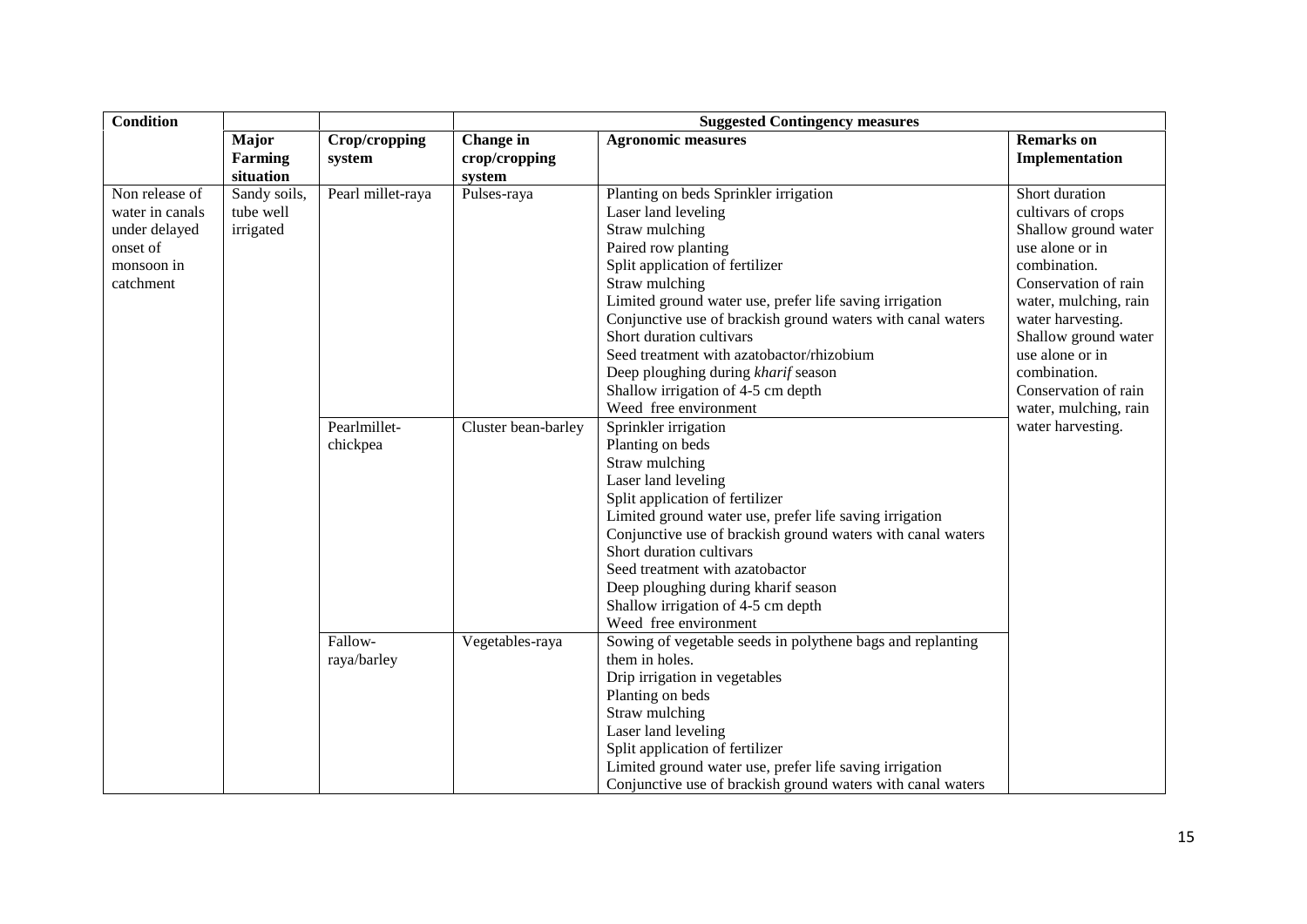| <b>Condition</b> |                                                                            |                              |                                      | <b>Suggested Contingency measures</b>                                                                                                                                                                                                                                                                                                                                                                                                                                  |                                                                                                                                                   |  |  |
|------------------|----------------------------------------------------------------------------|------------------------------|--------------------------------------|------------------------------------------------------------------------------------------------------------------------------------------------------------------------------------------------------------------------------------------------------------------------------------------------------------------------------------------------------------------------------------------------------------------------------------------------------------------------|---------------------------------------------------------------------------------------------------------------------------------------------------|--|--|
|                  | <b>Major</b><br>Farming<br>situation                                       | Crop/cropping<br>system      | Change in<br>crop/cropping<br>system | <b>Agronomic measures</b>                                                                                                                                                                                                                                                                                                                                                                                                                                              | <b>Remarks</b> on<br>Implementation                                                                                                               |  |  |
|                  |                                                                            |                              |                                      | Seed treatment with azatobactor<br>Deep ploughing during kharif season<br>Shallow irrigation of 4-5 cm depth<br>Weed free environment                                                                                                                                                                                                                                                                                                                                  |                                                                                                                                                   |  |  |
|                  | Well<br>drained,<br>medium<br>alluvial<br>soils, canal<br>and tube<br>well | Cluster bean-<br>barley      | Pearlmillet -wheat                   | Drip/furrow irrigation<br>Sprinkler in wheat Planting on beds<br>Laser land leveling<br>Limited ground water use, prefer life saving irrigation<br>Conjunctive use of ground water<br>Shallow irrigation of 4-5 cm depth<br>Weed free environment                                                                                                                                                                                                                      | Short duration<br>cultivars of crops<br>Shallow ground water<br>use alone or in<br>combination.<br>Conservation of rain<br>water, mulching, rain  |  |  |
|                  | irrigated                                                                  | Pearlmillet/fallow-<br>wheat | Pearl millet-<br>raya/chickpea       | Paired row planting<br>Sprinkler irrigation<br>Planting on beds<br>Straw mulching<br>Laser land leveling<br>Split application of fertilizer<br>Straw mulching<br>Limited ground water use, prefer life saving irrigation<br>Conjunctive use of brackish ground waters with canal waters<br>Short duration cultivars<br>Seed treatment with azatobactor/rhizobium<br>Deep ploughing during kharif season<br>Shallow irrigation of 4-5 cm depth<br>Weed free environment | water harvesting.<br>Shallow ground water<br>use alone or in<br>combination.<br>Conservation of rain<br>water, mulching, rain<br>water harvesting |  |  |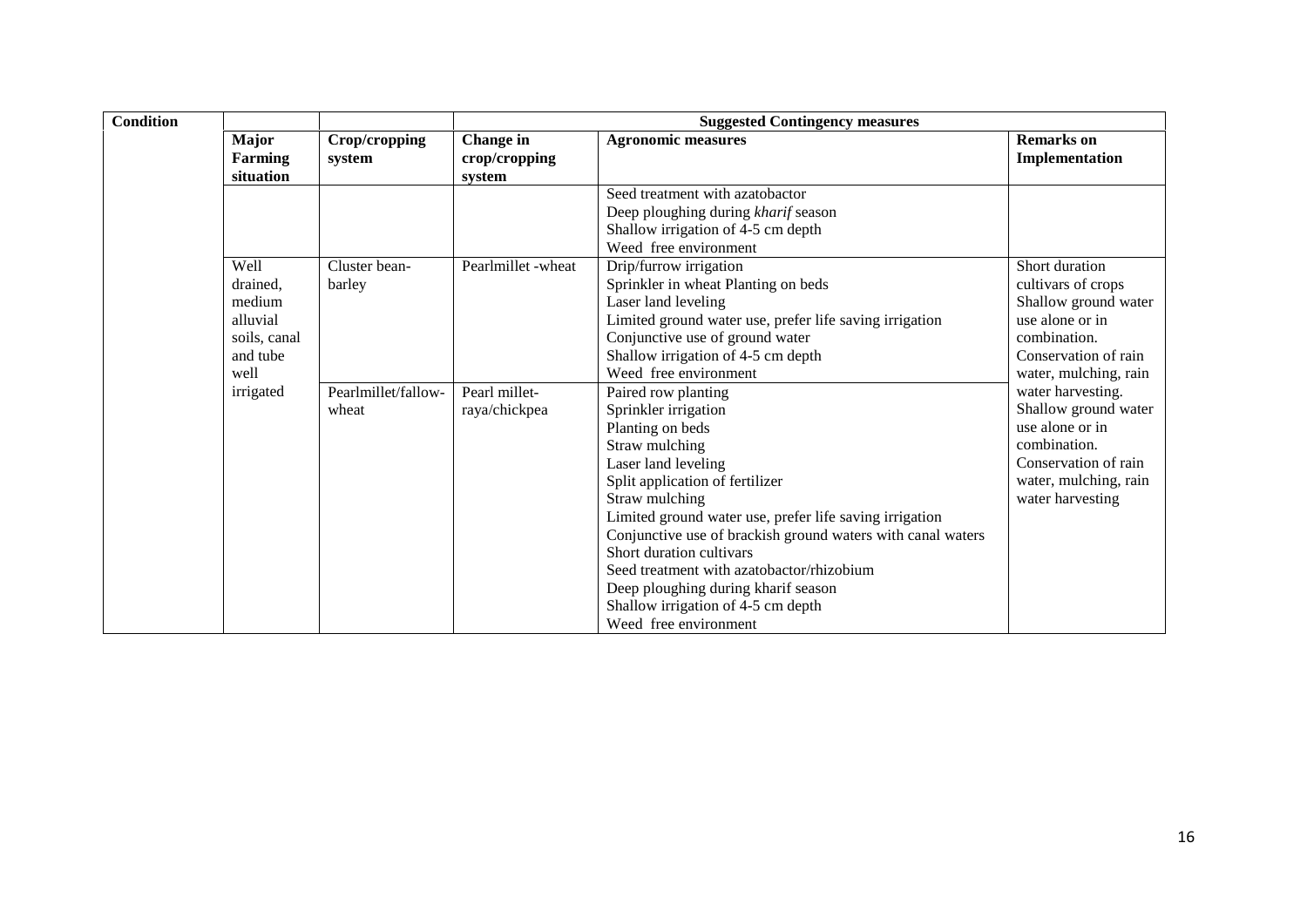| <b>Condition</b> |                                                    |                          | <b>Suggested Contingency measures</b>   |                                                                                                                                                                                                                                                                                                                                                                                                                                                                                  |                                                                                                                                                                                                                  |  |
|------------------|----------------------------------------------------|--------------------------|-----------------------------------------|----------------------------------------------------------------------------------------------------------------------------------------------------------------------------------------------------------------------------------------------------------------------------------------------------------------------------------------------------------------------------------------------------------------------------------------------------------------------------------|------------------------------------------------------------------------------------------------------------------------------------------------------------------------------------------------------------------|--|
|                  | <b>Major</b><br>Farming<br>situation               | Crop/cropping<br>system  | Change in<br>crop/cropping<br>system    | <b>Agronomic measures</b>                                                                                                                                                                                                                                                                                                                                                                                                                                                        | <b>Remarks</b> on<br>Implementation                                                                                                                                                                              |  |
|                  |                                                    | Sorghum - wheat          | Vegetables                              | Sowing of vegetable seeds in polythene bags and replanting<br>them in holes.<br>Drip irrigation in vegetables<br>Planting on beds<br>Straw mulching<br>Laser land leveling<br>Split application of fertilizer<br>Limited ground water use, prefer life saving irrigation<br>Conjunctive use of brackish ground waters with canal waters<br>Seed treatment with azatobactor<br>Deep ploughing during kharif season<br>Shallow irrigation of 4-5 cm depth<br>Weed free environment |                                                                                                                                                                                                                  |  |
|                  | Clay soils,<br>canal and<br>tube well<br>irrigated | Fallow -raya             | Sugarcane-<br>mungbean<br>intercropping | Drip/furrow irrigation in sugarcane, paired row planting<br>Planting on beds<br>Straw mulching in sugarcane<br>Laser land leveling<br>Split application of fertilizer<br>Limited ground water use, prefer life saving irrigation<br>Conjunctive use of brackish ground waters with canal waters<br>Short duration cultivars<br>Weed free environment                                                                                                                             | Short duration<br>cultivars of crops<br>Shallow ground water<br>use alone or in<br>combination.<br>Conservation of rain<br>water, mulching, rain<br>water harvesting.<br>Shallow ground water<br>use alone or in |  |
|                  |                                                    | Sorghum fodder-<br>Wheat | Vegetables/flowers                      | Sowing of vegetable seeds in polythene bags and replanting<br>them in holes.<br>Drip irrigation in vegetables<br>Planting on beds<br>Straw mulching<br>Laser land leveling<br>Split application of fertilizer<br>Limited ground water use, prefer life saving irrigation<br>Conjunctive use of brackish ground waters with canal waters<br>Seed treatment with azatobactor /rhizobium                                                                                            | combination.<br>Conservation of rain<br>water, mulching, rain<br>water harvesting                                                                                                                                |  |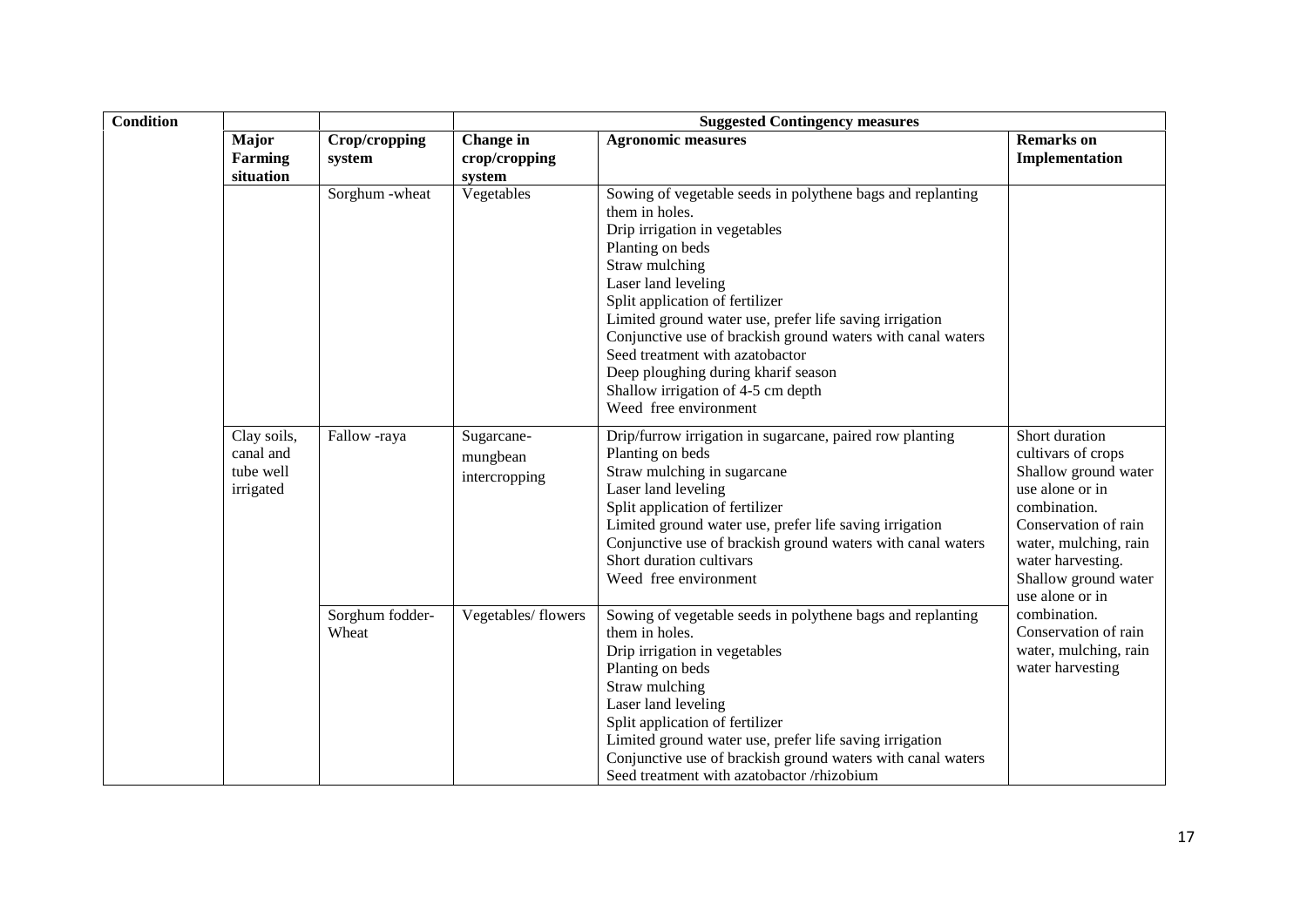| <b>Condition</b> |                                                                                                   |                            |                         | <b>Suggested Contingency measures</b>                                               |                         |
|------------------|---------------------------------------------------------------------------------------------------|----------------------------|-------------------------|-------------------------------------------------------------------------------------|-------------------------|
|                  | <b>Major Farming</b>                                                                              | Crop/cropping system       | Change in crop/cropping | <b>Agronomic measures</b>                                                           | <b>Remarks</b> on       |
|                  | situation                                                                                         |                            | system                  |                                                                                     | Implementation          |
| Insufficient     | Sandy soils, tube well                                                                            | Pearlmillet-barley         | Cluster bean-wheat      | Adoption of efficient                                                               | Artificial ground water |
| groundwater      | irrigated                                                                                         | Pearlmillet-chickpea       | Fallow-raya             | methods of irrigation viz.,<br>drip in wide spaced,<br>vegetables and horticultural | recharge                |
| recharge due to  | Well<br>drained,<br>low rainfall<br>alluvial<br>medium<br>soils, canal and tube<br>well irrigated | Rice-wheat                 | Pearlmillet-chickpea    |                                                                                     |                         |
|                  |                                                                                                   | Rice-berseem (fodder)      | Cotton-wheat            | crops<br>Sprinkler irrigation in other                                              |                         |
|                  | Clay soils, canal and                                                                             | Pigeon pea -wheat/barley   | Cluster bean-raya       | crops                                                                               |                         |
|                  | tube well irrigated                                                                               | Pearl millet-raya/chickpea | Planting on beds        |                                                                                     |                         |
|                  |                                                                                                   | Sorghum fodder-wheat       | Cucurbits-raya          |                                                                                     |                         |

#### **2.2 Un-timely (unseasonal) rains**

| <b>Condition</b>       |                                | <b>Suggested contingency measure</b> |                     |                       |  |  |  |  |
|------------------------|--------------------------------|--------------------------------------|---------------------|-----------------------|--|--|--|--|
| <b>Continuous high</b> | Vegetative stage               | <b>Flowering stage</b>               | Crop maturity stage | Post harvest          |  |  |  |  |
| rainfall in a short    |                                |                                      |                     |                       |  |  |  |  |
| span leading to        |                                |                                      |                     |                       |  |  |  |  |
| water logging          |                                |                                      |                     |                       |  |  |  |  |
| Rice                   | Drainage, if depth of standing | Drainage                             | Drainage            | Shifting to dry place |  |  |  |  |
|                        | water is $>$ 5-6 cm            |                                      |                     |                       |  |  |  |  |
| Sugarcane              | Planting on beds and drainage  | Drainage                             | Drainage            |                       |  |  |  |  |
| Wheat                  | -do-                           | $-do-$                               | -do-                | Shifting to dry place |  |  |  |  |
| Pearlmillet            | -do-                           | $-do-$                               | -do-                | $-do-$                |  |  |  |  |
| Sorghum (fodder)       | -do-                           | $-do-$                               | -do-                | -do-                  |  |  |  |  |
| Horticulture           |                                |                                      |                     |                       |  |  |  |  |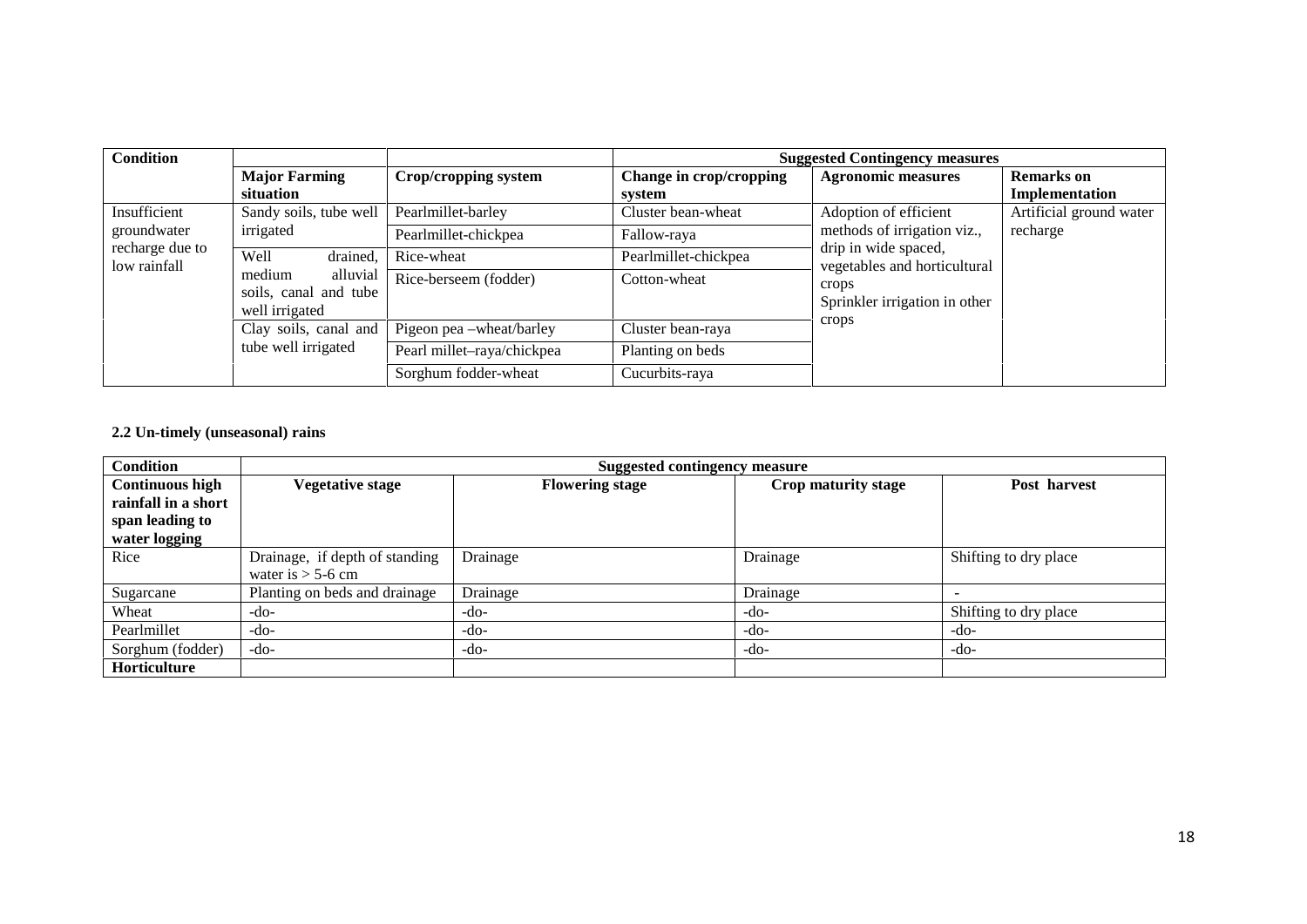| <b>Heavy rainfall</b>                                                                               | No adverse effect<br>1.<br>2. Removal<br>of unwanted<br>sprouts<br>insecticides<br>$\&$<br>3. Spray<br>pesticides to control the<br>insect pests and diseases<br>4. Drain out water if heavy<br>rains | 1. Drain out the excess water to avoid<br>flower and fruit drop<br>2. To control the fruit drop apply foliar<br>application of nutrients and growth<br>regulators<br>3. Apply insecticide $\&$ pesticides to<br>control the insect & pest and diseases<br>4. Plough the field to increase the root<br>aeration. | Harvest the fruit crops timely $ 1$ .<br>and send to the market<br>immediately. | Apply fungicide to avoid<br>post harvest diseases.<br>Proper covering of the<br>2.<br>produce.<br>Proper grading and cleaning<br>3.<br>of fruits immediately after<br>harvest.<br>Use the damaged fruits for<br>processing<br>Use water proof packaging<br>5. |
|-----------------------------------------------------------------------------------------------------|-------------------------------------------------------------------------------------------------------------------------------------------------------------------------------------------------------|-----------------------------------------------------------------------------------------------------------------------------------------------------------------------------------------------------------------------------------------------------------------------------------------------------------------|---------------------------------------------------------------------------------|---------------------------------------------------------------------------------------------------------------------------------------------------------------------------------------------------------------------------------------------------------------|
| with high speed                                                                                     |                                                                                                                                                                                                       |                                                                                                                                                                                                                                                                                                                 |                                                                                 |                                                                                                                                                                                                                                                               |
| winds in a short                                                                                    |                                                                                                                                                                                                       |                                                                                                                                                                                                                                                                                                                 |                                                                                 |                                                                                                                                                                                                                                                               |
| span <sup>2</sup><br>Rice                                                                           |                                                                                                                                                                                                       |                                                                                                                                                                                                                                                                                                                 |                                                                                 |                                                                                                                                                                                                                                                               |
| Sugarcane                                                                                           | Drainage, if stagnant water<br>-do-                                                                                                                                                                   | Drainage<br>$-do-$                                                                                                                                                                                                                                                                                              | Drainage<br>$-do-$                                                              | Shifting to dry place<br>-do-                                                                                                                                                                                                                                 |
| Wheat                                                                                               | $-do-$                                                                                                                                                                                                | $-do-$                                                                                                                                                                                                                                                                                                          | $-do-$                                                                          | $-do-$                                                                                                                                                                                                                                                        |
| Pearlmillet                                                                                         | $-do-$                                                                                                                                                                                                | $-do-$                                                                                                                                                                                                                                                                                                          | $-do-$                                                                          | $-do-$                                                                                                                                                                                                                                                        |
| Sorghum (fodder)                                                                                    | $-do-$                                                                                                                                                                                                | -do-                                                                                                                                                                                                                                                                                                            | $-do-$                                                                          | $-do-$                                                                                                                                                                                                                                                        |
| Horticulture                                                                                        |                                                                                                                                                                                                       |                                                                                                                                                                                                                                                                                                                 |                                                                                 |                                                                                                                                                                                                                                                               |
| All crops                                                                                           | Drain out water if heavy rains                                                                                                                                                                        | 1. Drain out the excess water to avoid<br>flower and fruit drop<br>2. To control the fruit drop apply foliar<br>application of nutrients and growth<br>regulators<br>3. Apply insecticide $\&$ pesticides to<br>control the insect & pest and diseases<br>4. Plough the field to increase the root<br>aeration. | Harvest the fruit crops timely<br>and send to<br>the market<br>immediately.     | 1. Apply fungicide to avoid post<br>harvest diseases.<br>2. Proper covering of the<br>produce.<br>3. Proper grading and cleaning<br>of fruits immediately after<br>harvest.<br>4. Use water proof packaging                                                   |
| <b>Outbreak of pests</b><br>and diseases due<br>to unseasonal<br>rains                              |                                                                                                                                                                                                       |                                                                                                                                                                                                                                                                                                                 |                                                                                 |                                                                                                                                                                                                                                                               |
| : Bacterial<br>Rice<br>leaf blight, blast<br>disease and<br>false<br>smut increases due<br>to rains | Soak 10 kg of seed in 10 lt.<br>water suspension<br>of emisan / bavistin 10 g +1 g<br>streptocycline for 24 hrs.<br>before sowing.                                                                    | Follow recommended control measures                                                                                                                                                                                                                                                                             |                                                                                 |                                                                                                                                                                                                                                                               |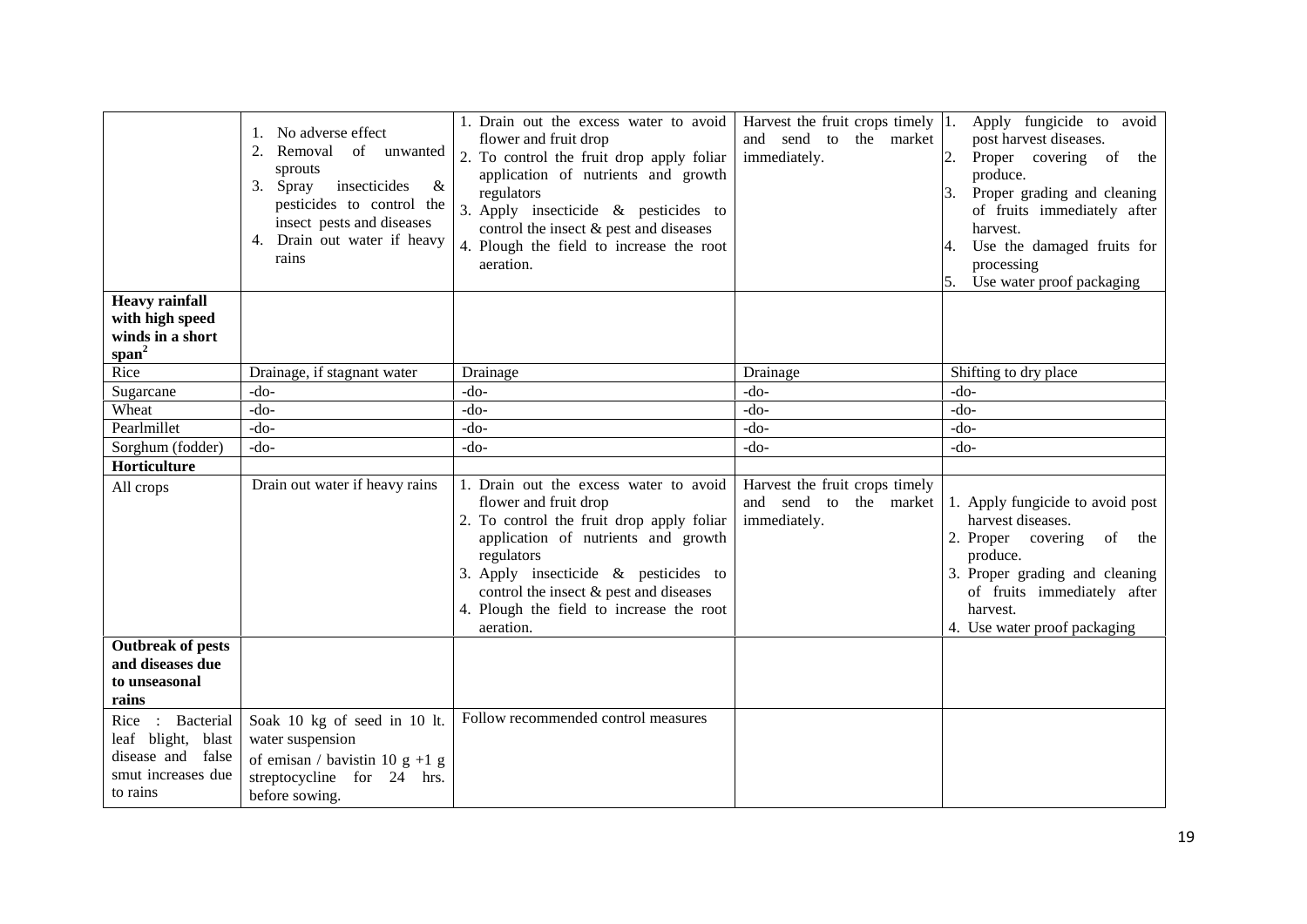| Wheat : Yellow<br>and brown rust of  <br>become<br>wheat<br>severe                       | Spray $600 - 800$ g mancozeb<br>200 lt. of water/acre at the<br>appearance of disease and<br>repeat after 15-20 days<br>For powdery mildew control |  |  |
|------------------------------------------------------------------------------------------|----------------------------------------------------------------------------------------------------------------------------------------------------|--|--|
| mildew<br>Powdery<br>intensity becomes<br>low to moderate<br>Karnal<br>bunt<br>increases | spray 600-800 gm wettable<br>sulphur/200 lit. of water/acre                                                                                        |  |  |
| rot becomes severe<br>due to heavy rains                                                 | Sugarcane: Red   Use disease free setts treated<br>with emisan $0.25\%$ for 4-5<br>min. or hot steam<br>treated<br>disease free setts              |  |  |
| <b>Horticulture</b>                                                                      |                                                                                                                                                    |  |  |

#### **2.3 Floods**

| <b>Condition</b>                                        | <b>Suggested contingency measure</b>                                                                                                                                                                 |                           |                           |                                                                                                                                                                                     |  |  |
|---------------------------------------------------------|------------------------------------------------------------------------------------------------------------------------------------------------------------------------------------------------------|---------------------------|---------------------------|-------------------------------------------------------------------------------------------------------------------------------------------------------------------------------------|--|--|
| <b>Transient water</b><br>logging/partial<br>inundation | Seedling / nursery stage                                                                                                                                                                             | <b>Vegetative stage</b>   | <b>Reproductive stage</b> | At harvest                                                                                                                                                                          |  |  |
| Rice                                                    | Surface drainage                                                                                                                                                                                     | Drainage                  | Drainage                  | Shifting to dry place                                                                                                                                                               |  |  |
| Sugarcane                                               | $-do-$                                                                                                                                                                                               | $-do-$                    | $-do-$                    | -do-                                                                                                                                                                                |  |  |
| Wheat                                                   | $-do-$                                                                                                                                                                                               | $-do-$                    | $-do-$                    | -do-                                                                                                                                                                                |  |  |
| Pearlmillet                                             | $-do-$                                                                                                                                                                                               | $-do-$                    | $-do-$                    | $-do-$                                                                                                                                                                              |  |  |
| Sorghum                                                 | $-do-$                                                                                                                                                                                               | $-do-$                    | $-do-$                    | -do-                                                                                                                                                                                |  |  |
| Horticulture                                            |                                                                                                                                                                                                      |                           |                           |                                                                                                                                                                                     |  |  |
| All crops                                               | Drain out the flood water<br>➤<br>Spray of<br>⋗<br>nutrients/supplementation<br>Prefer plantation of<br>➤<br>water<br>resistant crop like<br>logging<br>Jamun.<br>Mount planting of fruit trees<br>➤ | Drain out the flood water |                           | Drain out the flood water<br>↘<br>Spray of nutrients/supplementation<br>Prefer plantation of water logging<br>⋗<br>resistant crop like Jamun.<br>Mound planting of fruit trees<br>⋗ |  |  |
| <b>Continuous</b>                                       |                                                                                                                                                                                                      |                           |                           |                                                                                                                                                                                     |  |  |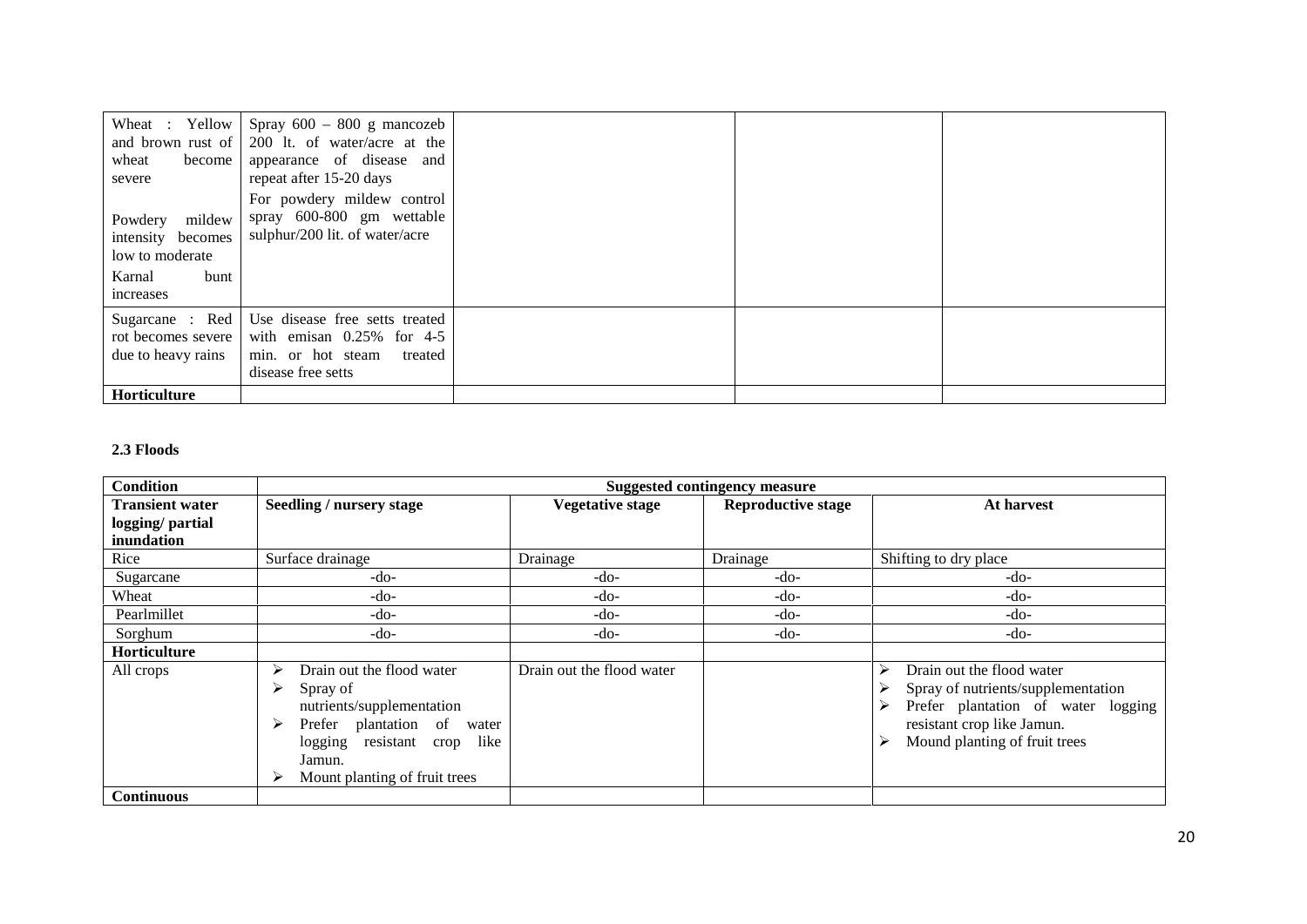| submergence     |                           |          |          |                       |
|-----------------|---------------------------|----------|----------|-----------------------|
| for more than 2 |                           |          |          |                       |
| days            |                           |          |          |                       |
| Rice            | Surface drainage          | Drainage | Drainage | Shifting to dry place |
| Wheat           | $-do-$                    | $-do-$   | $-do-$   | $-do-$                |
| Pearlmillet     | $-do-$                    | -do-     | $-do-$   | $-do-$                |
| Sorghum         | $-do-$                    | $-do-$   | $-do-$   | $-do-$                |
| Horticulture    |                           |          |          |                       |
|                 | Drain out the flood water |          |          |                       |
| Sea water       |                           |          |          |                       |
| inundation      |                           |          |          |                       |

## **2.4 Extreme events: Heat wave/Cold wave/Frost/ Hailstorm /Cyclone**

| Extreme          |                                          | Suggested contingency measure <sup>r</sup> |                                               |            |
|------------------|------------------------------------------|--------------------------------------------|-----------------------------------------------|------------|
| event type       | Seedling / nursery stage                 | <b>Vegetative stage</b>                    | <b>Reproductive stage</b>                     | At harvest |
| <b>Heat Wave</b> |                                          |                                            |                                               |            |
| Rice             | Micro-irrigation,<br>irrigation<br>avoid | Micro-irrigation avoid irrigation during   |                                               |            |
|                  | during hot hours with poor quality       | hot hours with poor quality water          |                                               |            |
|                  | water                                    |                                            |                                               |            |
| Sugarcane        | $-do-$                                   | $-do-$                                     | Micro sprinkler -irrigation, avoid irrigation | $\sim$     |
|                  |                                          |                                            | during hot hours with poor quality water      |            |
| Wheat            | Micro-drip irrigation                    | Irrigation to depth of 5-10 cm             | Irrigation to depth of 5-10 cm                |            |
| Pearlmillet      | irrigation,<br>avoid<br>Micro-sprinkler  | $-do-$                                     | Micro-irrigation, avoid irrigation during hot |            |
|                  | irrigation during hot hours with poor    |                                            | hours with poor quality water                 |            |
|                  | quality water                            |                                            |                                               |            |
| Sorghum          | $-do-$                                   | $-do-$                                     | -do-                                          |            |
| Cluste rbean     | $-do-$                                   | -do-                                       | $-do-$                                        |            |
| Pigeonpea        | $-do-$                                   | -do-                                       | $-do-$                                        |            |
| Horticulture     |                                          | $\overline{\phantom{0}}$                   |                                               |            |
| Cold wave        |                                          |                                            |                                               |            |
| Wheat            | Irrigation, balanced fertilizer          | Irrigation, fertilizer application         | Irrigation, fertilizer application            |            |
|                  | application,                             |                                            |                                               |            |
|                  | Foliar spray of nutrients                |                                            |                                               |            |
| Raya             | Frost resistant cultivars                | $-do-$                                     | $-do-$                                        |            |
|                  | Irrigation, fertilizer application       |                                            |                                               |            |
|                  | Foliar spray of nutrients                |                                            |                                               |            |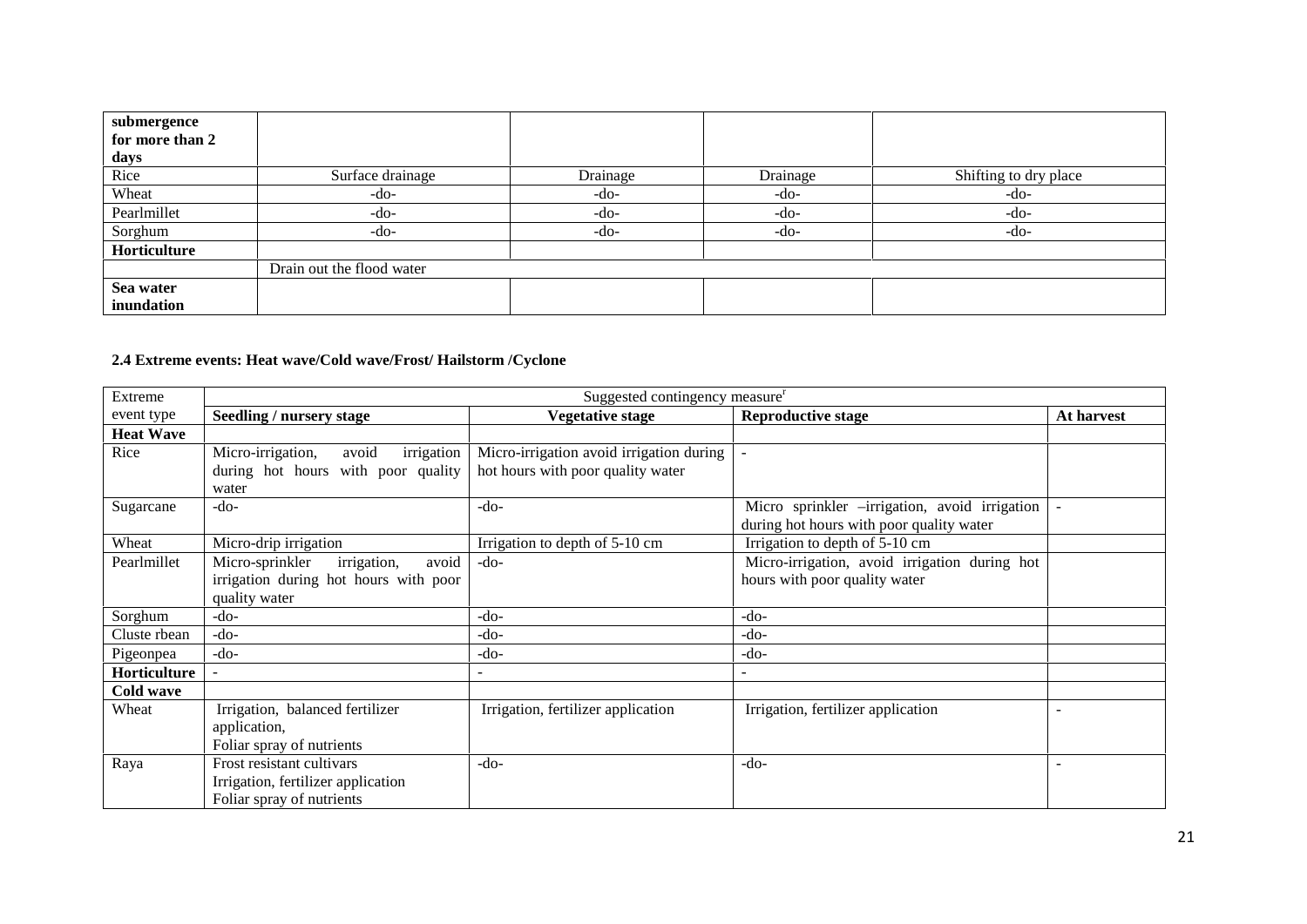| Chickpea      | Frost resistant cultivars          | $-do-$                          | $-do-$<br>$\qquad \qquad -$     |
|---------------|------------------------------------|---------------------------------|---------------------------------|
|               | Irrigation, fertilizer application |                                 |                                 |
| <b>Barley</b> | Frost resistant cultivars          | $-do-$                          | $-do-$                          |
|               | Irrigation, fertilizer application |                                 |                                 |
|               | Foliar spray of nutrients          |                                 |                                 |
| Fodder        | $-do-$                             | $-do-$                          | $-do-$                          |
| Horticulture  |                                    |                                 |                                 |
| Crop1         |                                    |                                 |                                 |
| Frost         |                                    |                                 |                                 |
| Wheat         | Irrigation and proper nutrition    | Irrigation and proper nutrition | Irrigation and proper nutrition |
| Raya          | $-do-$                             | $-do-$                          | $-do-$                          |
| Chickpea      | $-do-$                             | $-do-$                          | $-do-$                          |
| <b>Barley</b> | $-do-$                             | $-do-$                          | $-do-$                          |
| Fodder        | $-do-$                             | $-do-$                          | $-do-$                          |
| Horticulture  |                                    |                                 |                                 |
| Crop1         |                                    | $\overline{\phantom{a}}$        |                                 |
| (specify)     |                                    |                                 |                                 |
| Hailstorm     |                                    |                                 |                                 |
| Crop1         |                                    | $\overline{\phantom{0}}$        |                                 |
| Horticulture  |                                    |                                 |                                 |
| Crop1         |                                    | $\blacksquare$                  |                                 |
| (specify)     |                                    |                                 |                                 |
| Cyclone       |                                    |                                 |                                 |
| Crop1         |                                    | $\sim$                          |                                 |
| Horticulture  |                                    |                                 |                                 |

**2.5 Contingent strategies for Livestock, Poultry & Fisheries**

**2.5.1 Livestock**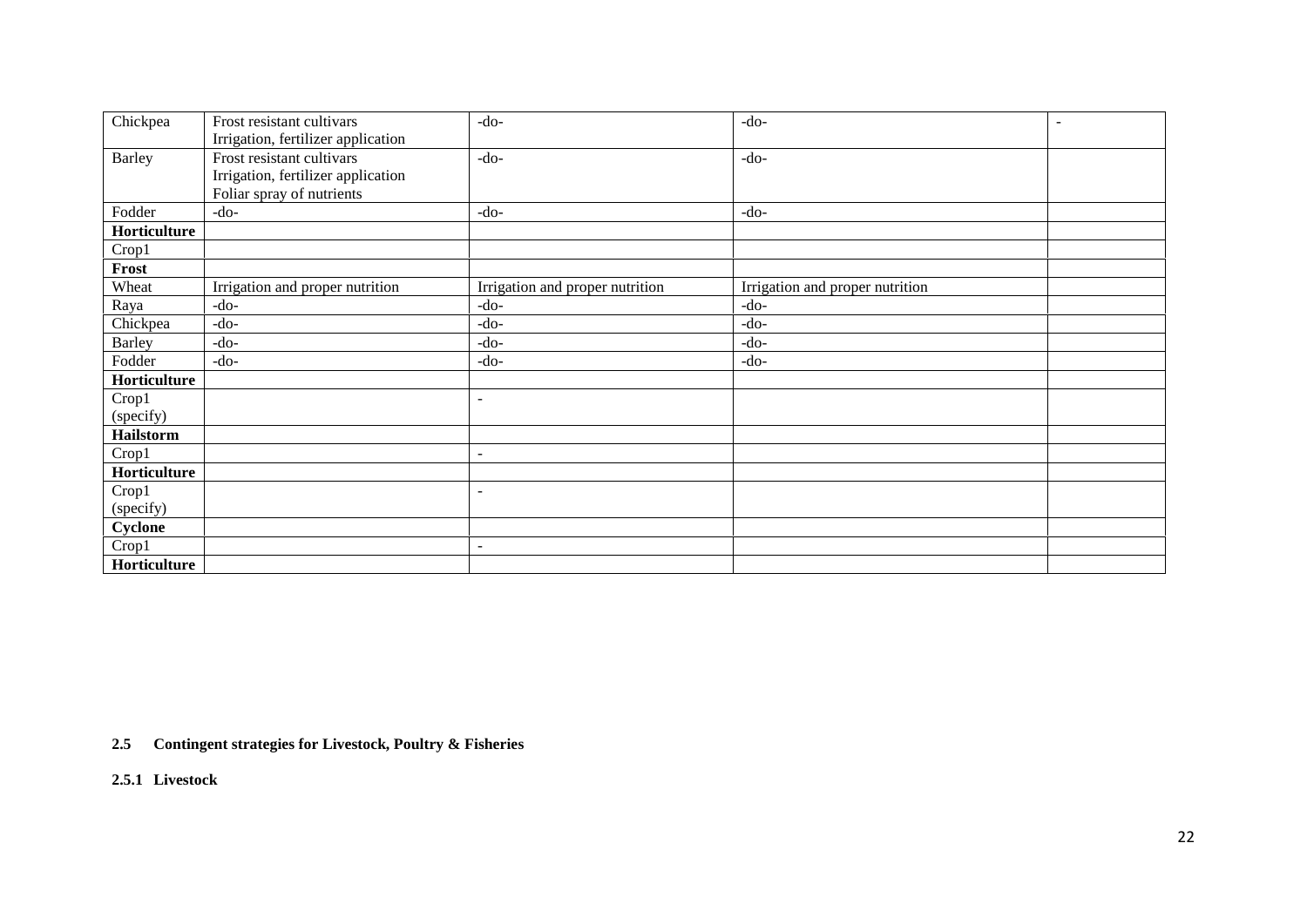|                                 | <b>Suggested contingency measures</b>                                                                                                                                                                                                                                                                                                                                                                                                                                                                                                                                                                                                                                                                                                                                                                                                                                                                                                                                                                                                                                                                                                                                                                                                                                                                                                                                                                                                                                                                                                                                                                         |                                                                                                                                                                                                                                                                                                                                                                                                                                                                                                                                                                                                                                                                                                                                                                                                                                                                                                                                                                                                                                                                                              |                                                                                                                                                                                                                                                                                  |
|---------------------------------|---------------------------------------------------------------------------------------------------------------------------------------------------------------------------------------------------------------------------------------------------------------------------------------------------------------------------------------------------------------------------------------------------------------------------------------------------------------------------------------------------------------------------------------------------------------------------------------------------------------------------------------------------------------------------------------------------------------------------------------------------------------------------------------------------------------------------------------------------------------------------------------------------------------------------------------------------------------------------------------------------------------------------------------------------------------------------------------------------------------------------------------------------------------------------------------------------------------------------------------------------------------------------------------------------------------------------------------------------------------------------------------------------------------------------------------------------------------------------------------------------------------------------------------------------------------------------------------------------------------|----------------------------------------------------------------------------------------------------------------------------------------------------------------------------------------------------------------------------------------------------------------------------------------------------------------------------------------------------------------------------------------------------------------------------------------------------------------------------------------------------------------------------------------------------------------------------------------------------------------------------------------------------------------------------------------------------------------------------------------------------------------------------------------------------------------------------------------------------------------------------------------------------------------------------------------------------------------------------------------------------------------------------------------------------------------------------------------------|----------------------------------------------------------------------------------------------------------------------------------------------------------------------------------------------------------------------------------------------------------------------------------|
|                                 | <b>Before the event</b>                                                                                                                                                                                                                                                                                                                                                                                                                                                                                                                                                                                                                                                                                                                                                                                                                                                                                                                                                                                                                                                                                                                                                                                                                                                                                                                                                                                                                                                                                                                                                                                       | During the event                                                                                                                                                                                                                                                                                                                                                                                                                                                                                                                                                                                                                                                                                                                                                                                                                                                                                                                                                                                                                                                                             | After the event                                                                                                                                                                                                                                                                  |
| <b>Drought</b>                  |                                                                                                                                                                                                                                                                                                                                                                                                                                                                                                                                                                                                                                                                                                                                                                                                                                                                                                                                                                                                                                                                                                                                                                                                                                                                                                                                                                                                                                                                                                                                                                                                               |                                                                                                                                                                                                                                                                                                                                                                                                                                                                                                                                                                                                                                                                                                                                                                                                                                                                                                                                                                                                                                                                                              |                                                                                                                                                                                                                                                                                  |
| Feed and fodder<br>availability | All officials should be asked to locate their feed<br>and fodder banks in view of submergence<br>situation arising due to draught. Sufficient care<br>must be taken to sensitize the farmers to protect<br>their feed and fodder much ahead of onset of<br>monsoon. The sources for procurement of feed /<br>rice bran (Kunda) within the district and nearest<br>locations should be identified, and the suppliers<br>kept informed about the emergency situation,<br>which might require action at their level for<br>production and supply to the identified areas<br>within the shortest possible time.<br>Complete feed blocks should be prepared and<br>stored in the feed banks for scarcity periods.<br>3. The livestock holders of small ruminants should<br>be educated/ informed to collect sufficient $\vert 5$ .<br>amount of green leaves from edible plants for<br>use during the period of submergence at the<br>earliest, after receipt of fore warning. The<br>district authorities of Animal Husbandry<br>Department should chalk out a complete<br>programme to cater the feed & fodder needs of<br>livestock.<br>4. Increase the sown area under fodder crops<br>Looking to scarcity of crop residues, burning of<br>paddy straw and stubbles should not be allowed<br>in Haryana. This can be properly harvested,<br>baled, densified and fortified using 4% urea<br>with molasses and transported to areas of fodder<br>scarcity. Standardized machinery for harvesting,<br>bailing, densification and fortification is<br>available with Punjab Agro Federation and in<br>the market. | The best option is to open fodder depots for milch<br>animals as farmers will never deposit into the cattle<br>camps and establish cattle camps for dry and scrub<br>animals. These camps should be established along<br>assured source of water or canals for drinking and<br>growing fodder.<br>2.<br>Facilities like<br>storing<br>densified roughages<br>transported from other districts should also be<br>established adjacent to these camps.<br>Complete feed blocks stored in the feed banks<br>3.<br>should be provided to productive, lactating and<br>pregnant animals for scarcity periods<br>4.<br>Since stall feeding adversely affects the breeding<br>efficiency in case of sheep, therefore, sheep should<br>always be resorted to natural grazing.<br>Special care is required for productive, lactating and<br>pregnant animals. These animals must be<br>supplemented with additional concentrates and<br>fodders.<br>Most of such animals will be retained by the<br>6.<br>farmers and arrangements for fodder, feed and<br>drinking water should be made accordingly. | Immediate efforts are needed<br>to grow fodder crops like<br>oats, barley, kasni and lucern<br>etc. in the canal command<br>areas.<br>2.<br>Farmers might have to be<br>compensated for abandoning<br>food or commercial cash crop<br>to meet contingent fodder<br>requirements. |
| Drinking water                  | Prior to the onset of summer all the water                                                                                                                                                                                                                                                                                                                                                                                                                                                                                                                                                                                                                                                                                                                                                                                                                                                                                                                                                                                                                                                                                                                                                                                                                                                                                                                                                                                                                                                                                                                                                                    | 1. All the affected livestock should have an access to                                                                                                                                                                                                                                                                                                                                                                                                                                                                                                                                                                                                                                                                                                                                                                                                                                                                                                                                                                                                                                       | Normal supply of water should                                                                                                                                                                                                                                                    |
|                                 | ponds/lakes in the villages/cities should be filled                                                                                                                                                                                                                                                                                                                                                                                                                                                                                                                                                                                                                                                                                                                                                                                                                                                                                                                                                                                                                                                                                                                                                                                                                                                                                                                                                                                                                                                                                                                                                           | clean drinking water. Arrangements are required to                                                                                                                                                                                                                                                                                                                                                                                                                                                                                                                                                                                                                                                                                                                                                                                                                                                                                                                                                                                                                                           | be restored.                                                                                                                                                                                                                                                                     |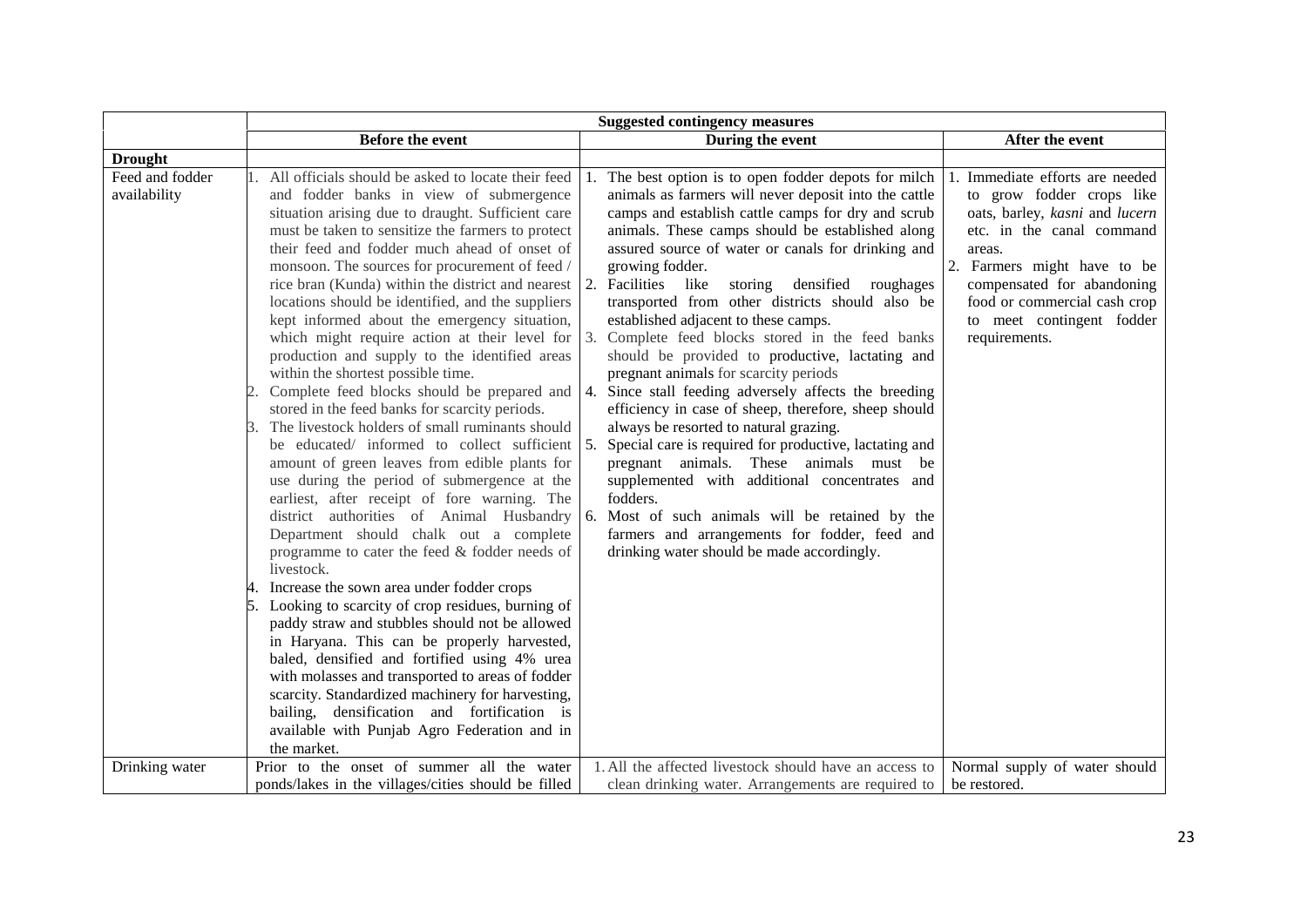|                                 | <b>Suggested contingency measures</b>                                                                                                                                                                                                                                                                                                                                                                                                                                                                                                                                                                                                                                                                                                                                                                                                                                                                                                                                                                  |                                                                                                                                                                                                                                                                                                                                                                                                                                                                                                                                                                                                                                                                                                                                                                                                                                                                                                                                                                                                                                                                                |                                                                                                                                                                                                                                                                                                                                                                                                                    |
|---------------------------------|--------------------------------------------------------------------------------------------------------------------------------------------------------------------------------------------------------------------------------------------------------------------------------------------------------------------------------------------------------------------------------------------------------------------------------------------------------------------------------------------------------------------------------------------------------------------------------------------------------------------------------------------------------------------------------------------------------------------------------------------------------------------------------------------------------------------------------------------------------------------------------------------------------------------------------------------------------------------------------------------------------|--------------------------------------------------------------------------------------------------------------------------------------------------------------------------------------------------------------------------------------------------------------------------------------------------------------------------------------------------------------------------------------------------------------------------------------------------------------------------------------------------------------------------------------------------------------------------------------------------------------------------------------------------------------------------------------------------------------------------------------------------------------------------------------------------------------------------------------------------------------------------------------------------------------------------------------------------------------------------------------------------------------------------------------------------------------------------------|--------------------------------------------------------------------------------------------------------------------------------------------------------------------------------------------------------------------------------------------------------------------------------------------------------------------------------------------------------------------------------------------------------------------|
|                                 | Before the event                                                                                                                                                                                                                                                                                                                                                                                                                                                                                                                                                                                                                                                                                                                                                                                                                                                                                                                                                                                       | During the event                                                                                                                                                                                                                                                                                                                                                                                                                                                                                                                                                                                                                                                                                                                                                                                                                                                                                                                                                                                                                                                               | After the event                                                                                                                                                                                                                                                                                                                                                                                                    |
| Health and disease              | up with canal water/tube wells.<br>Constitution of task force at district and sub                                                                                                                                                                                                                                                                                                                                                                                                                                                                                                                                                                                                                                                                                                                                                                                                                                                                                                                      | be made in this regard with the help of concerned<br>Government functionaries of the districts.<br>2. Resorting to alternate day watering to camel, sheep<br>and goats. Experimental evidences show that even<br>watering twice a week did not have much adverse<br>effect on body weight of the sheep.<br>3. Avoiding long distance grazing, as tired animals<br>need more and frequent watering and feeding.<br>Disbursement of supplements, treatment of affected                                                                                                                                                                                                                                                                                                                                                                                                                                                                                                                                                                                                           | Rehabilitation<br>affected<br>of                                                                                                                                                                                                                                                                                                                                                                                   |
| management<br><b>Floods</b>     | division level which will formulate guidelines for<br>action should have a mobile veterinary unit at<br>their disposal. Procurement of mineral and feed<br>supplements, life saving drugs, electrolytes,<br>vaccines etc.                                                                                                                                                                                                                                                                                                                                                                                                                                                                                                                                                                                                                                                                                                                                                                              | animals in camps, proper disposal of dead animals,<br>deworming and vaccinations.                                                                                                                                                                                                                                                                                                                                                                                                                                                                                                                                                                                                                                                                                                                                                                                                                                                                                                                                                                                              | animals, provision of veterinary<br>aid and follow up, provide<br>supplements etc to make up<br>losses for deficiencies.                                                                                                                                                                                                                                                                                           |
| Feed and fodder<br>availability | 1. All districts should be asked to locate their<br>feed and fodder banks in view of submergence<br>situation arising due to floods. Sufficient care<br>must be taken to sensitize the farmers to<br>protect their feed and fodder much ahead of<br>onset of monsoon. The sources for<br>procurement of feed / rice bran (Kunda) within<br>the district and nearest locations should be<br>identified, and the suppliers kept informed<br>about the emergency situation, which might<br>require action at their level for production and<br>supply to the identified areas within the<br>shortest possible time.<br>2. Complete feed blocks should be prepared and<br>stored in the feed banks for scarcity periods<br>3. The livestock holders of small ruminants<br>should be educated/ informed to collect<br>sufficient amount of green leaves from edible<br>plants for use during the period of<br>submergence at the earliest, after receipt of<br>draught warning. The district authorities of | 1. The best option is to open fodder depots for milch $ 1$ .<br>animals which farmers will never deposit into the<br>cattle camps and establish cattle camps for dry and<br>scrub animals. These camps should be established<br>along assured source of water or canals for drinking<br>and growing fodder.<br>2. Facilities like storing densified<br>roughages<br>transported from other parts of the country should<br>also be established adjacent to these camps.<br>3. Immediate efforts are needed to grow fodder crops<br>like oats, barley, kasni and lucern, etc. in the canal $\beta$ .<br>command areas.<br>4. Farmers might have to be compensated for<br>abandoning food or commercial cash crops to meet<br>contingent fodder requirements.<br>5. Since stall feeding adversely affects the breeding<br>efficiency in case of sheep, therefore, sheep should<br>always be resorted to natural grazing.<br>6. Special care is required for productive, lactating and<br>pregnant animals. These animals must be<br>supplemented with additional concentrates and | Immediate efforts are needed<br>to grow fodder crops like<br>oats, barley, kasni and lucern<br>etc. in the canal command<br>areas.<br>Farmers might have to be<br>compensated for abandoning<br>food or commercial cash<br>crops to meet contingent<br>fodder requirements.<br>After the sheds have dried,<br>these should be disinfected<br>and regular feed of the<br>animals should be introduced<br>gradually. |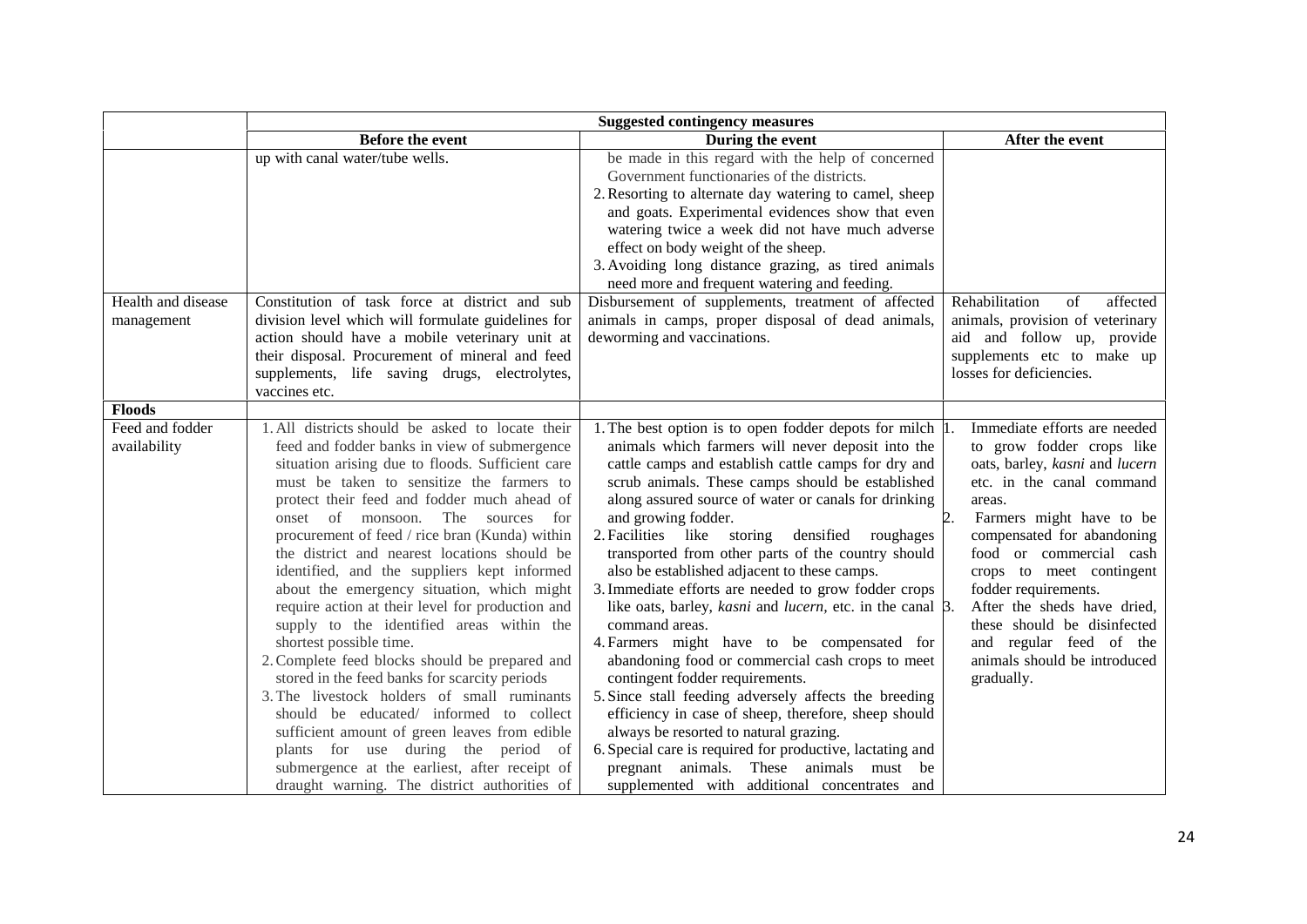|                                  | <b>Suggested contingency measures</b>                                                                                                                                                                                                                                                                                                                                                                                                                                                                                                                                                                                                                                                                                                                                                                                                                                 |                                                                                                                                                                                                                                                                                                                                                              |                                                                                                                                                                                                                                                                          |
|----------------------------------|-----------------------------------------------------------------------------------------------------------------------------------------------------------------------------------------------------------------------------------------------------------------------------------------------------------------------------------------------------------------------------------------------------------------------------------------------------------------------------------------------------------------------------------------------------------------------------------------------------------------------------------------------------------------------------------------------------------------------------------------------------------------------------------------------------------------------------------------------------------------------|--------------------------------------------------------------------------------------------------------------------------------------------------------------------------------------------------------------------------------------------------------------------------------------------------------------------------------------------------------------|--------------------------------------------------------------------------------------------------------------------------------------------------------------------------------------------------------------------------------------------------------------------------|
|                                  | <b>Before the event</b>                                                                                                                                                                                                                                                                                                                                                                                                                                                                                                                                                                                                                                                                                                                                                                                                                                               | During the event                                                                                                                                                                                                                                                                                                                                             | After the event                                                                                                                                                                                                                                                          |
|                                  | Animal Husbandry Department chalk out a<br>complete programme to cater the feed $\&$<br>fodder needs of cattle, buffalo, sheep, goat,<br>pig, dog, poultry birds etc.<br>4. The livestock holders of livestock are trained<br>regarding shifting of animals before flooding.<br>The farmers are instructed to let loose their<br>animals instead of tieing much before flood.<br>5. Increase the sown area under fodder crops<br>6. Looking to scarcity of crop residues, burning<br>of paddy straw and stubbles should not be<br>allowed in Haryana. This can be properly<br>harvested, bailed, densified and fortified using<br>4% urea with molasses and transported to areas<br>of fodder scarcity. Standardized machinery for<br>bailing,<br>densification<br>harvesting,<br>and<br>fortification is available with Punjab Agro<br>Federation and in the market. | fodders.<br>7. Most of such animals will be retained by the<br>farmers and arrangements for fodder, feed and<br>drinking water should be made accordingly.                                                                                                                                                                                                   |                                                                                                                                                                                                                                                                          |
| Drinking water                   | Tube wells should be installed before monsoon to<br>provide underground water to the livestock<br>during flood period.                                                                                                                                                                                                                                                                                                                                                                                                                                                                                                                                                                                                                                                                                                                                                | All the affected livestock and poultry should have an<br>access to clean drinking water. Arrangements are<br>required to be made in this regard with the help of<br>concerned Government functionaries of the districts.<br>The available water may be chlorinated if required<br>with help of Halogen Tablet prior to drinking by<br>livestock and poultry. | Normal supply of water should<br>be restored.                                                                                                                                                                                                                            |
| Health and disease<br>management | Constitution of task force at district and sub<br>division level which will formulate guidelines for<br>action. Procurement of mineral and feed<br>supplements, life saving drugs, electrolytes,<br>vaccines etc. Workout places for evacuation.                                                                                                                                                                                                                                                                                                                                                                                                                                                                                                                                                                                                                      | Evacuate to safe places, provide veterinary aid to<br>affected animals, proper disposal of dead animals and<br>disinfection of drinking water. If not already done,<br>carry out deworming and vaccinations for HS, FMD,<br>BQ in cattle, PPR, sheep pox, ET in sheep and goats,<br>swine fever in pigs                                                      | Rehabilitation<br>of<br>affected<br>animals, provision of veterinary<br>aid and follow up, provide<br>supplements etc. Disinfection of<br>of<br>area.<br>control<br>vectors,<br>of<br>spread<br>prevention<br>of<br>disease/outbreaks. Treatment of<br>affected animals. |
| Cyclone                          | $-NA-$                                                                                                                                                                                                                                                                                                                                                                                                                                                                                                                                                                                                                                                                                                                                                                                                                                                                |                                                                                                                                                                                                                                                                                                                                                              |                                                                                                                                                                                                                                                                          |
| Feed and fodder<br>availability  |                                                                                                                                                                                                                                                                                                                                                                                                                                                                                                                                                                                                                                                                                                                                                                                                                                                                       |                                                                                                                                                                                                                                                                                                                                                              |                                                                                                                                                                                                                                                                          |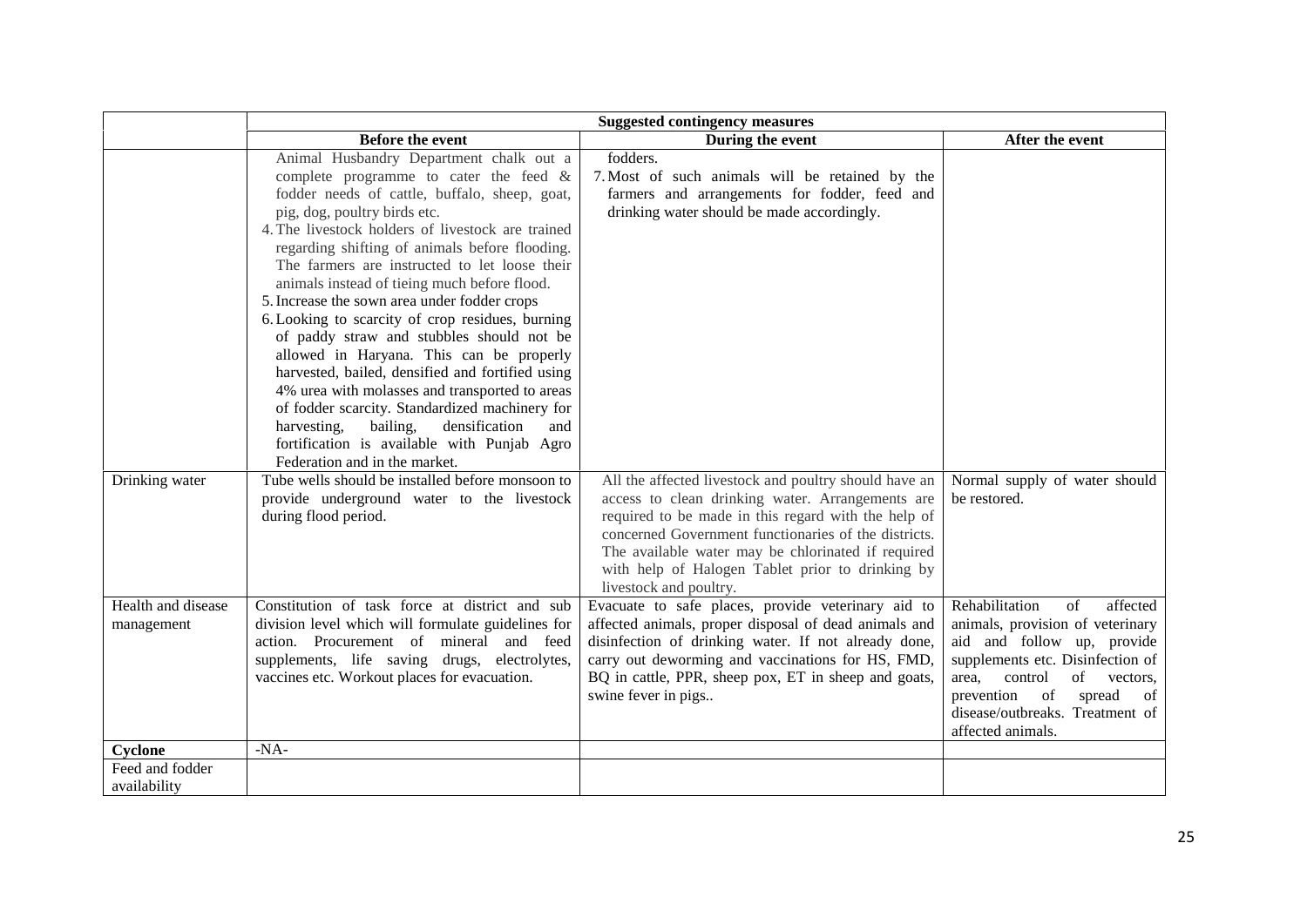|                     | <b>Suggested contingency measures</b>              |                                                        |                                |
|---------------------|----------------------------------------------------|--------------------------------------------------------|--------------------------------|
|                     | <b>Before the event</b>                            | During the event                                       | After the event                |
| Drinking water      |                                                    |                                                        |                                |
| Health and disease  |                                                    |                                                        |                                |
| management          |                                                    |                                                        |                                |
| Heat wave and       |                                                    |                                                        |                                |
| cold wave           |                                                    |                                                        |                                |
| Shelter/environment | Necessary arrangement of tatties, gunny bags and   | Window of the sheds should be covered with gunny       | Normal shelter should be       |
| management          | tirpal should be made available so as to cover the | bags, tatties, and tirpal. Electric fans should be     | restored                       |
|                     | sheds during heat and cold waves                   | provided in the sheds and if possible desert cooler    |                                |
|                     |                                                    | should be provided during heat period.                 |                                |
|                     |                                                    | 2. High energy and readily available sources of energy |                                |
|                     |                                                    | nutrients may be provided in the ration.               |                                |
| Health and disease  | Provision of shelter/roof/covered and open area to | Cold waves: Cover the animal with old blanket/gunny    | Treatment of affected animals, |
| management          | animals, procurement of life saving drugs and      | bag etc. Heat wave: Sprinkle water/take buffaloes to   | provide veterinary aid and     |
|                     | vaccines.                                          | ponds. Treat affected animals, vaccinate if not done   | follow up.                     |
|                     |                                                    | earlier.                                               |                                |

#### **2.5.2 Poultry**

|                                 | Suggested contingency measures                                                                                                                                                                                                                                                                                                                                                                                                                                                                                                                                                                                                                                                                                                                     |                                                                                                                                                        |                                         |
|---------------------------------|----------------------------------------------------------------------------------------------------------------------------------------------------------------------------------------------------------------------------------------------------------------------------------------------------------------------------------------------------------------------------------------------------------------------------------------------------------------------------------------------------------------------------------------------------------------------------------------------------------------------------------------------------------------------------------------------------------------------------------------------------|--------------------------------------------------------------------------------------------------------------------------------------------------------|-----------------------------------------|
|                                 | <b>Before the event</b>                                                                                                                                                                                                                                                                                                                                                                                                                                                                                                                                                                                                                                                                                                                            | During the event                                                                                                                                       | After the event                         |
| <b>Drought</b>                  |                                                                                                                                                                                                                                                                                                                                                                                                                                                                                                                                                                                                                                                                                                                                                    |                                                                                                                                                        |                                         |
| Shortage of feed<br>ingredients | All districts officials should be asked to locate their feed<br>banks in view of submergence situation arising due to draught.<br>Sufficient care must be taken to sensitize the farmers to protect<br>their feed and fodder much ahead of onset of monsoon. The<br>sources for procurement of feed / rice bran (Kunda) within the<br>district and nearest locations should be identified, and the<br>suppliers kept informed about the emergency situation, which<br>might require action at their level for production and supply to<br>the identified areas within the shortest possible time.<br>The district authorities of Animal Husbandry Department<br>П.<br>should chalk out a complete programme to cater to feed the<br>poultry birds. | Poultry farmers should be provided with<br>sufficient amount of feed ingredients and<br>complete feed during draught situation from<br>the feed banks. | Normal feeding should to be<br>restored |
| Drinking water                  | Necessary arrangement for water storage should be made. Hand                                                                                                                                                                                                                                                                                                                                                                                                                                                                                                                                                                                                                                                                                       | All the affected poultry should have an                                                                                                                | Normal<br>drinking<br>water             |
|                                 | pumps should be installed around the sheds. Sufficient quantity of                                                                                                                                                                                                                                                                                                                                                                                                                                                                                                                                                                                                                                                                                 | drinking<br>clean<br>to<br>water.<br>access                                                                                                            | restored                                |
|                                 | electrolytes should be ensured.                                                                                                                                                                                                                                                                                                                                                                                                                                                                                                                                                                                                                                                                                                                    | Arrangements are required to be made in this                                                                                                           |                                         |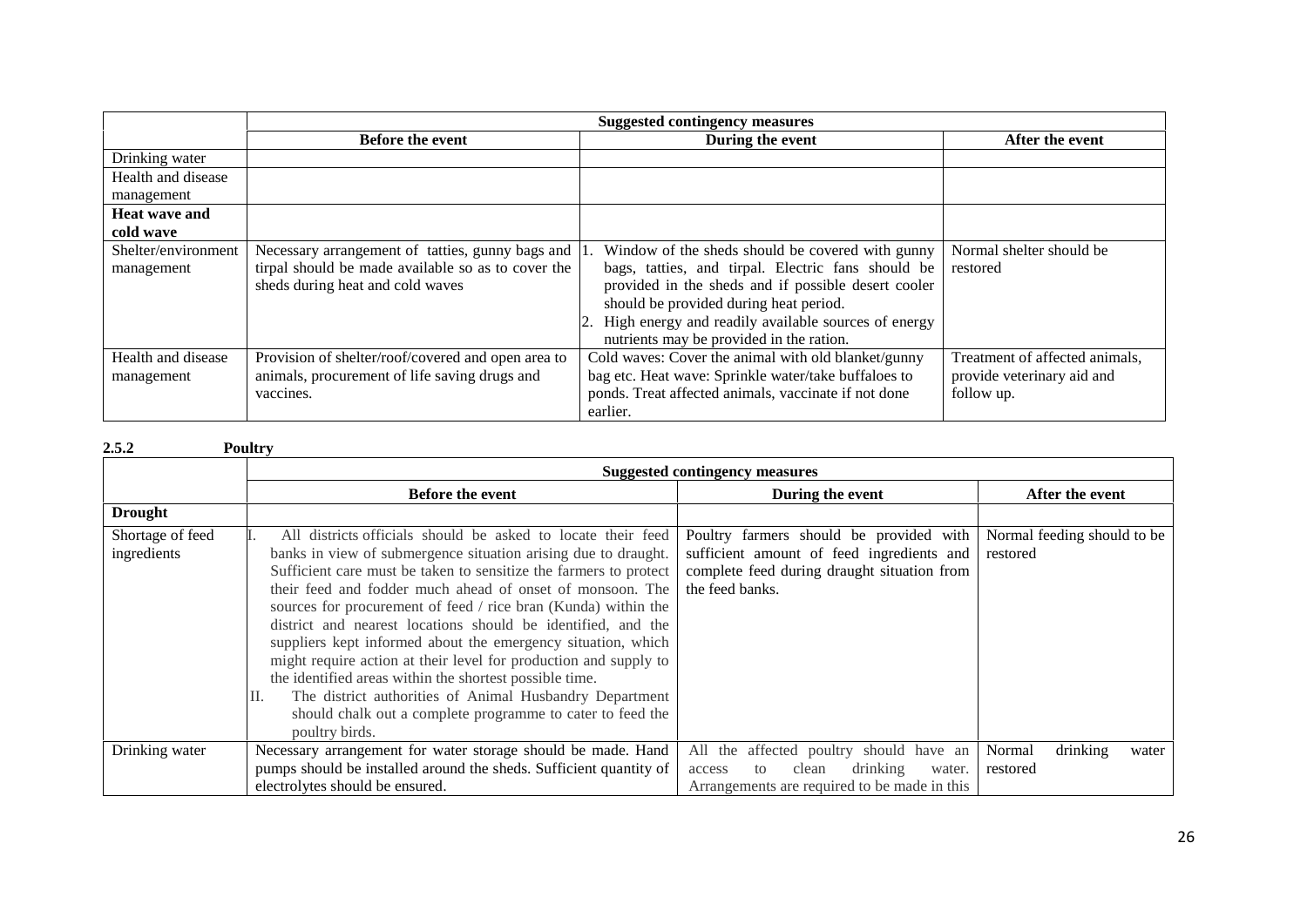|                                  |                                                                                                                                                                                                                                                                                                                                                                                                                                                                                                                                                                                                                                                                                                                                                                                                             | regard with the help of concerned                                                                                                                                                                                                                                                                                                                             |                                                                                                                                                                                                      |
|----------------------------------|-------------------------------------------------------------------------------------------------------------------------------------------------------------------------------------------------------------------------------------------------------------------------------------------------------------------------------------------------------------------------------------------------------------------------------------------------------------------------------------------------------------------------------------------------------------------------------------------------------------------------------------------------------------------------------------------------------------------------------------------------------------------------------------------------------------|---------------------------------------------------------------------------------------------------------------------------------------------------------------------------------------------------------------------------------------------------------------------------------------------------------------------------------------------------------------|------------------------------------------------------------------------------------------------------------------------------------------------------------------------------------------------------|
| Health and disease<br>management | Constitution of task force at district and sub division level which<br>will formulate guidelines for action should have a mobile<br>veterinary unit at their disposal. Commercial poultry farms can<br>procure grain/feed in advance.                                                                                                                                                                                                                                                                                                                                                                                                                                                                                                                                                                       | Government functionaries of the Districts.<br>In backyard birds, put some grains and<br>sufficient water inside the enclosure, provide<br>some vitamin supplement.                                                                                                                                                                                            | In backyard poultry, carry<br>deworming<br>out<br>and<br>vaccination for Ranikhet<br>and<br>Gumboro.<br>disease<br>Provide<br>vitamins<br>and<br>mineral supplement.                                 |
| <b>Floods</b>                    |                                                                                                                                                                                                                                                                                                                                                                                                                                                                                                                                                                                                                                                                                                                                                                                                             |                                                                                                                                                                                                                                                                                                                                                               |                                                                                                                                                                                                      |
| Shortage of feed<br>ingredients  | I. All districts officials should be asked to locate their feed<br>banks in view of submergence situation arising due to flood.<br>Sufficient care must be taken to sensitize the farmers to<br>protect their feed much ahead of onset of monsoon. The<br>sources for procurement of feed / rice bran (Kunda) within<br>the district and nearest locations should be identified, and the<br>suppliers kept informed about the emergency situation, which<br>might require action at their level for production and supply<br>to the identified areas within the shortest possible time.<br>The poultry farmers should be trained regarding shifting of<br>П.<br>birds before flood. For shifting of poultry birds to safer<br>places, the farmer should be educated to make suitable cages<br>from bamboos. | Sufficient quantity of feeds stored in the<br>feed banks should be made available to the<br>poultry farmers.                                                                                                                                                                                                                                                  | Normal feeding should to be<br>restored                                                                                                                                                              |
| Drinking water                   | I. Prior to the onset of monsoon tube wells should be installed in<br>the villages and near to the poultry farms so as to provide<br>underground water during flood.                                                                                                                                                                                                                                                                                                                                                                                                                                                                                                                                                                                                                                        | All the affected poultry should have an<br>clean<br>drinking<br>to<br>water.<br>access<br>Arrangements are required to be made in<br>this regard with the help of concerned<br>Government functionaries of the Districts.<br>The available water may be chlorinated if<br>required with help of Halogen Tablet prior<br>to drinking by livestock and poultry. | drinking<br>Normal<br>water<br>restored                                                                                                                                                              |
| Health and disease<br>management | Constitution of task force at district and sub division level which<br>will formulate guidelines for action should have a mobile<br>veterinary unit at their disposal. Make provision of shelter for<br>evacuation and arrangement around farm so that flood water does<br>not enter poultry farm/shed. Provision or facilities for disposal of<br>dead birds.                                                                                                                                                                                                                                                                                                                                                                                                                                              | Evacuate the birds to safer places. Carry out<br>deworming and vaccinations. May dispose<br>off/sell birds for meat purpose.<br>Proper disposal of dead birds.                                                                                                                                                                                                | Make the shed dry, sprinkle<br>lime and spray insecticides<br>and<br>disinfectant<br>before<br>placement of birds, use of<br>coccidiostat in feed or<br>water, and proper disposal<br>of dead birds. |
| Cyclone                          | $-NA-$                                                                                                                                                                                                                                                                                                                                                                                                                                                                                                                                                                                                                                                                                                                                                                                                      |                                                                                                                                                                                                                                                                                                                                                               |                                                                                                                                                                                                      |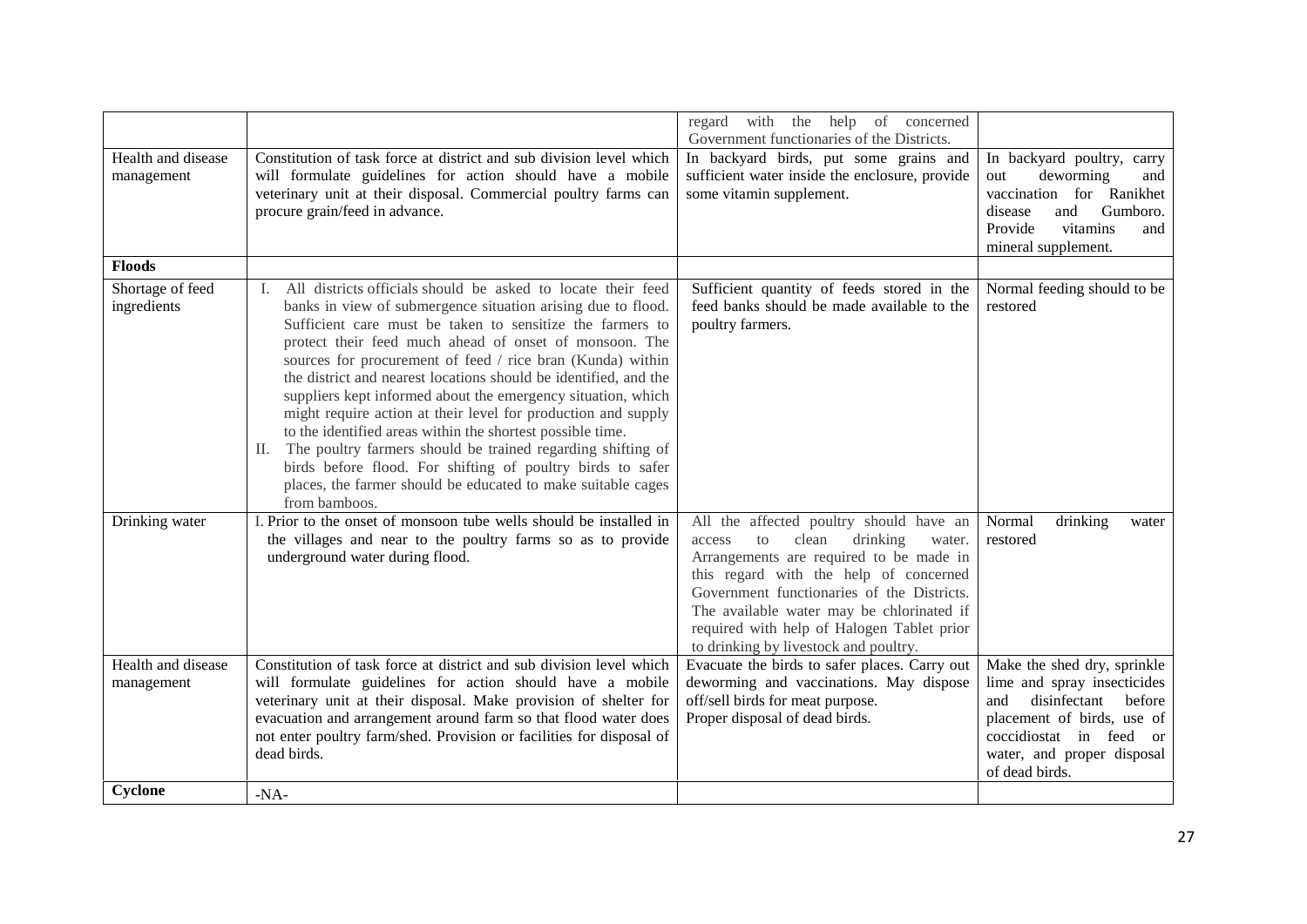| Shortage of feed<br>ingredients   |                                                                                                                                                                   |                                                                                                                                                                                                                                                                                                                                                                                                                                                                                 |                                                                                                  |
|-----------------------------------|-------------------------------------------------------------------------------------------------------------------------------------------------------------------|---------------------------------------------------------------------------------------------------------------------------------------------------------------------------------------------------------------------------------------------------------------------------------------------------------------------------------------------------------------------------------------------------------------------------------------------------------------------------------|--------------------------------------------------------------------------------------------------|
| Drinking water                    |                                                                                                                                                                   |                                                                                                                                                                                                                                                                                                                                                                                                                                                                                 |                                                                                                  |
| Health and disease<br>management  | Keep arrangements in place in shed for heating during<br>winter/cold waves and for cooling by use of sprinklers/foggers.<br>Procure electrolytes and supplements. | Avoid too much fluctuation below the<br>temperature of 70 °F and above 100 °F. Use<br>bukharies, gas burner, secure curtains during<br>winter. Provide a course of antibiotics in feed<br>or water for 3-5 days to combat respiratory<br>problems. Provide vitamin C, electrolyte in<br>drinking water during heat waves and use of<br>foggers, wetting of curtains, sprinkling of<br>water etc. during heat waves. May dispose<br>off/sell birds if heavy mortality occurring. | Treatment of affected birds,<br>vaccination if delayed may<br>be carried out as per<br>schedule. |
| <b>Heat wave and</b><br>cold wave |                                                                                                                                                                   |                                                                                                                                                                                                                                                                                                                                                                                                                                                                                 |                                                                                                  |
| Shelter/environment<br>management | Necessary arrangement of tatties, gunny bags and tirpal should<br>be made available so as to cover the sheds during heat and cold<br>waves                        | 1. Window of the sheds should be covered<br>with gunny bags, tatties, and tirpal.<br>Electric fans should be provided in the<br>sheds and if possible desert cooler should<br>be provided during heat period.<br>2. High energy and readily<br>available<br>sources of energy nutrients may be<br>provided in the ration.                                                                                                                                                       | Normal shelter should be<br>restored                                                             |
| Health and disease<br>management  |                                                                                                                                                                   |                                                                                                                                                                                                                                                                                                                                                                                                                                                                                 |                                                                                                  |

**2.5.3 Fisheries**

| <sup>7</sup> measures<br>Suggested contingency<br>ంం |
|------------------------------------------------------|
|------------------------------------------------------|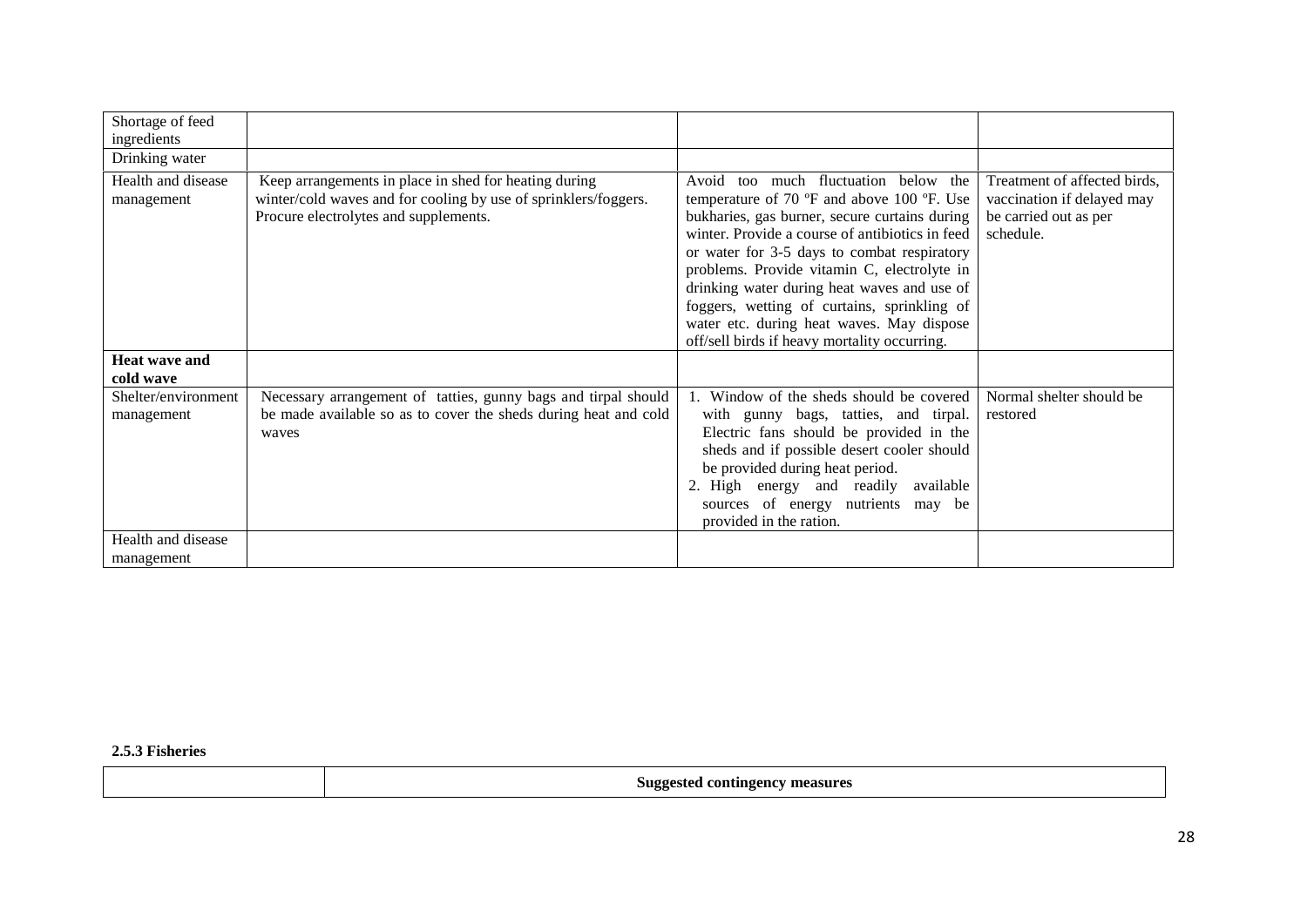|                                                                            | <b>Before the event</b>                                                              | During the event                                                    | After the event                                                                              |
|----------------------------------------------------------------------------|--------------------------------------------------------------------------------------|---------------------------------------------------------------------|----------------------------------------------------------------------------------------------|
| 1) Drought                                                                 |                                                                                      |                                                                     |                                                                                              |
| A. Capture                                                                 |                                                                                      |                                                                     |                                                                                              |
| Marine                                                                     |                                                                                      |                                                                     |                                                                                              |
| Inland                                                                     |                                                                                      |                                                                     |                                                                                              |
| (i) Shallow water depth due to<br>insufficient rains/inflow                |                                                                                      |                                                                     |                                                                                              |
| (ii) Changes in water quality                                              |                                                                                      |                                                                     |                                                                                              |
| <b>B.</b> Aquaculture                                                      |                                                                                      |                                                                     |                                                                                              |
| (i) Shallow water in ponds due<br>to insufficient rains/inflow             | Further increase the depth of ponds, store<br>the fish stock in $1 \& 2$ ponds only. | Sell the big fishes and keep the smaller<br>fishes in one tank.     | Stock the young fishes in different tanks,<br>species wise.                                  |
| (ii) Impact of salt load build up<br>in ponds / change in water<br>quality | Continuously add some water from tube<br>well/water source in fish ponds             | Do not allow the water level to go below<br>3.5 feet in fish ponds. | Stock the young fishes in different tanks<br>and keep the water between<br>3.5 and 6.0 feet. |
| (iii) Any other                                                            |                                                                                      |                                                                     |                                                                                              |
| 2) Floods                                                                  |                                                                                      |                                                                     |                                                                                              |
| A. Capture                                                                 |                                                                                      |                                                                     |                                                                                              |
| Marine                                                                     |                                                                                      |                                                                     |                                                                                              |
| Inland                                                                     |                                                                                      |                                                                     |                                                                                              |
| (i) No. of boats / nets/damaged                                            |                                                                                      |                                                                     |                                                                                              |
| (ii) No. of houses damaged                                                 |                                                                                      |                                                                     |                                                                                              |
| (iii) Loss of stock                                                        |                                                                                      |                                                                     |                                                                                              |
| (iv) Changes in water quality                                              |                                                                                      |                                                                     |                                                                                              |
| (v) Health and diseases                                                    |                                                                                      |                                                                     |                                                                                              |
| <b>B.</b> Aquaculture                                                      |                                                                                      |                                                                     |                                                                                              |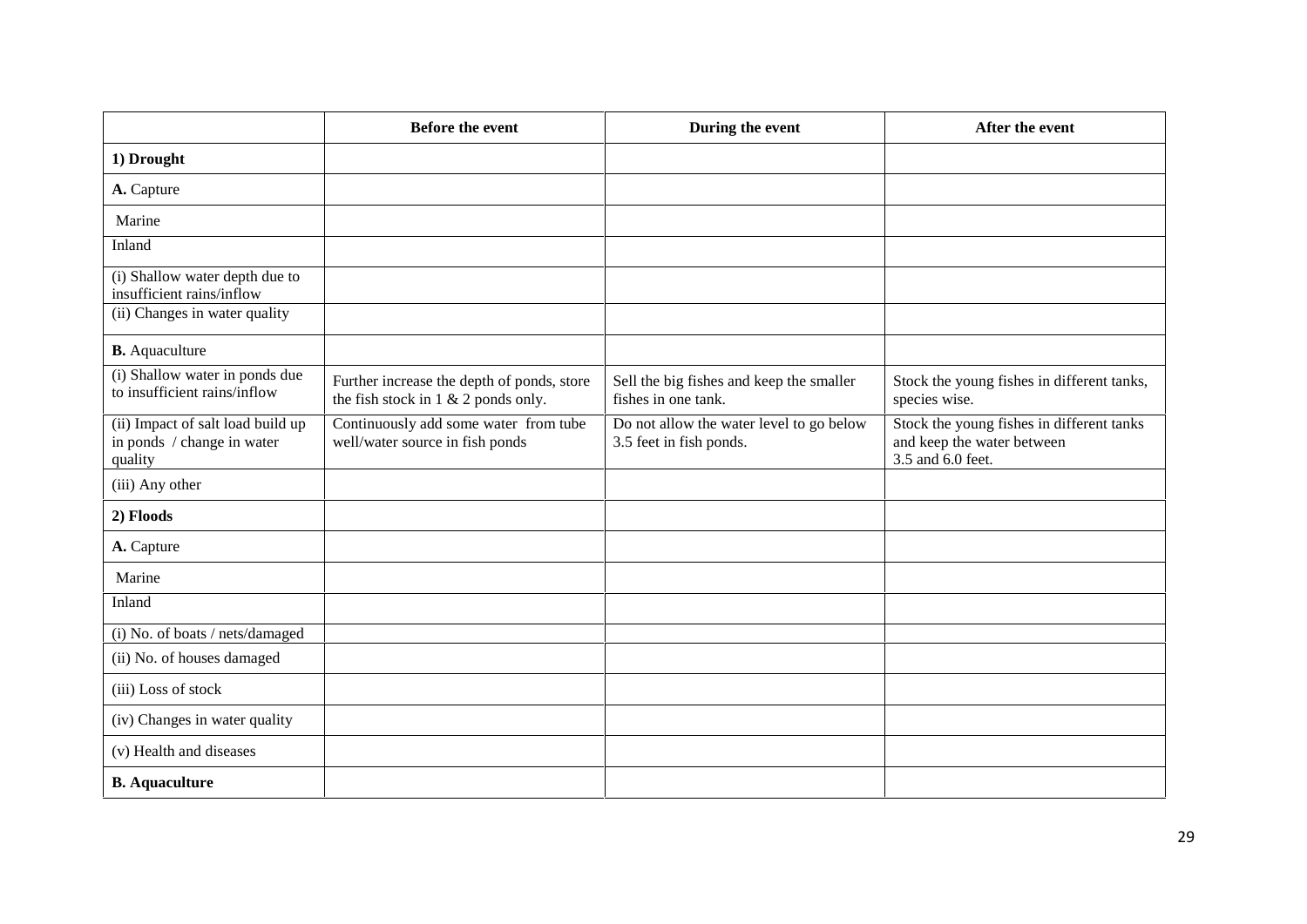| (i) Inundation with flood water                                          | Boundaries/Bunds with height >6 feet<br>may be made around fish ponds, will<br>restrict, escape of fishes from ponds | Netout and stock the fishes in one big<br>tanks and make the bund $>6$ feet height<br>around the ponds. | Remove the bund separately and release<br>the fishes, species-wise in tanks.                                                                           |
|--------------------------------------------------------------------------|----------------------------------------------------------------------------------------------------------------------|---------------------------------------------------------------------------------------------------------|--------------------------------------------------------------------------------------------------------------------------------------------------------|
| (ii) Water contamination and<br>changes in water quality                 | Add more fresh water in each tank (tube<br>well/canal), grow aquatic weeds.                                          | Repeatedly filter and recirculate water<br>from stocking tanks                                          | Filter, recirculate and add new fresh water<br>every week, will decrease fish mortality.                                                               |
| (iii) Health and diseases                                                | Treat the pond water with $KmNO4$ @ 10<br>ppm in each fish tanks. Add new fresh<br>water periodically.               | Disinfect fish ponds with $K M N O4 @ 10$<br>$g/10,000$ liter water fortnightly.                        | Treatment with KMNO <sub>4</sub> must continue<br>for one month even after flood situation is<br>out. Remove the highly infected fishes<br>from ponds. |
| (iv) Loss of stock and inputs<br>(feed, chemicals etc)                   | Store the inputs at safer places.                                                                                    | Move stock and inputs to safer places and<br>acquire fresh stock in shortage.                           | Retain the normal arrangements.                                                                                                                        |
| (v) Infrastructure damage<br>(pumps, aerators, huts etc)                 | Make alternate arrangements according to<br>the anticipated conditions                                               | Proper maintenance/repairing of damaged<br>infrastructure or make new arrangements.                     | Proper maintenance/repairing of damaged<br>infrastructure.                                                                                             |
| 3. Cyclone / Tsunami                                                     |                                                                                                                      |                                                                                                         |                                                                                                                                                        |
| A. Capture                                                               |                                                                                                                      |                                                                                                         |                                                                                                                                                        |
| Marine                                                                   |                                                                                                                      |                                                                                                         |                                                                                                                                                        |
| (i) Average compensation paid<br>due to loss of fishermen lives          |                                                                                                                      |                                                                                                         |                                                                                                                                                        |
| (ii) Avg. no. of boats /<br>nets/damaged                                 |                                                                                                                      |                                                                                                         |                                                                                                                                                        |
| (iii) Avg. no. of houses damaged                                         |                                                                                                                      |                                                                                                         |                                                                                                                                                        |
| Inland                                                                   |                                                                                                                      |                                                                                                         |                                                                                                                                                        |
| B. Aquaculture                                                           |                                                                                                                      |                                                                                                         |                                                                                                                                                        |
| (i) Overflow / flooding of ponds                                         |                                                                                                                      |                                                                                                         |                                                                                                                                                        |
| (ii) Changes in water quality<br>(fresh water / brackish water<br>ratio) |                                                                                                                      |                                                                                                         |                                                                                                                                                        |
| (iii) Health and diseases                                                |                                                                                                                      |                                                                                                         |                                                                                                                                                        |